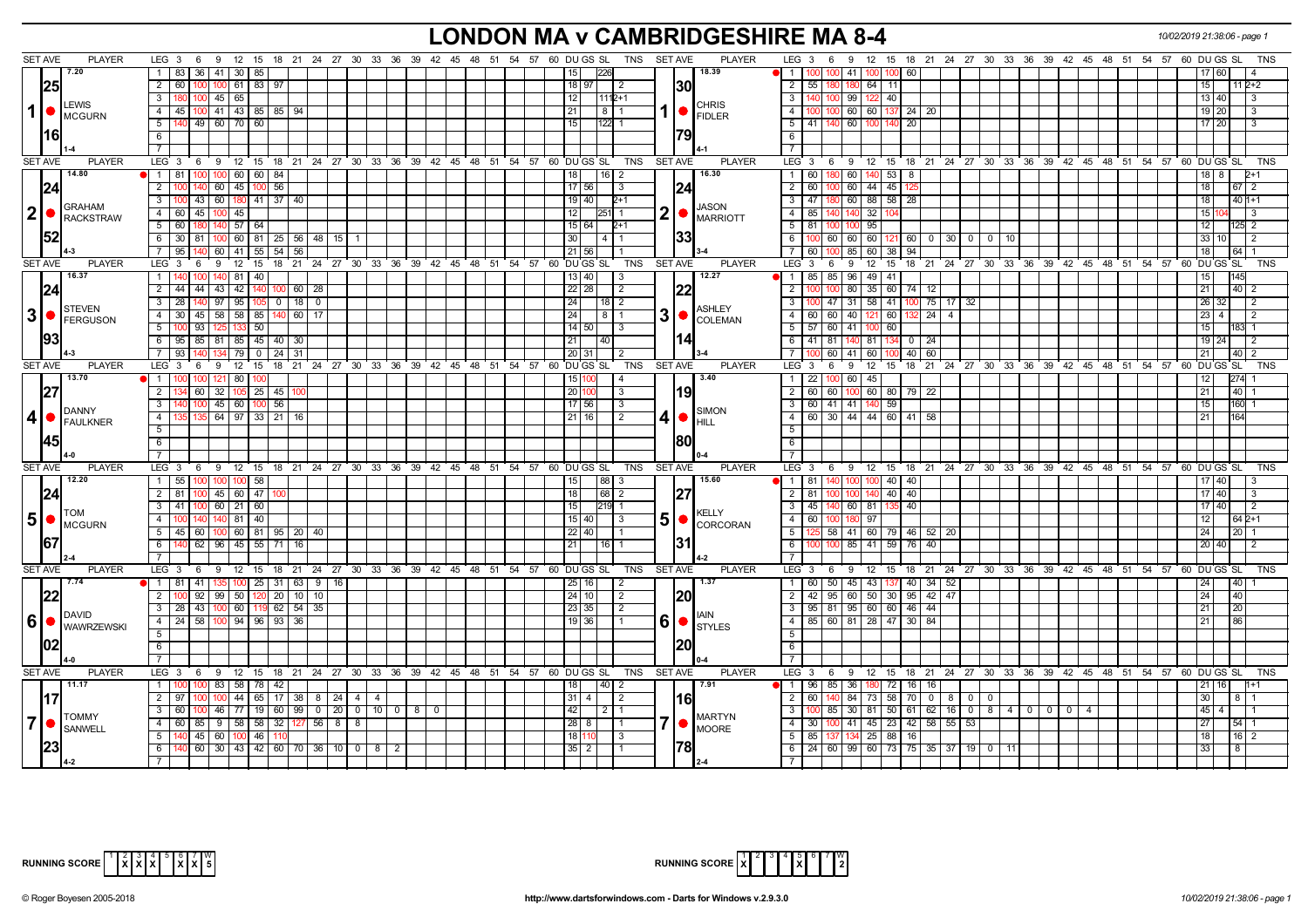# **LONDON MA v CAMBRIDGESHIRE MA 8-4** *10/02/2019 21:38:17 - page 2*

| <b>SET AVE</b> |                         | <b>PLAYER</b>                                          | LEG 3                  | - 6   | 9                       | - 12                  | 15 18           |                    |                                               |  |                      |  | 21  24  27  30  33  36  39  42  45  48  51  54  57  60  DU GS  SL |                |                | TNS        | <b>SET AVE</b> | <b>PLAYER</b>                                                          | LEG 3                               | 9<br>-6         | 12 15                                 |                                                           |                     |  |              | 18 21 24 27 30 33 36 39 42 45 48 51 54 57                   |  |    | 60 DU GS SL |                       |                            | TNS        |
|----------------|-------------------------|--------------------------------------------------------|------------------------|-------|-------------------------|-----------------------|-----------------|--------------------|-----------------------------------------------|--|----------------------|--|-------------------------------------------------------------------|----------------|----------------|------------|----------------|------------------------------------------------------------------------|-------------------------------------|-----------------|---------------------------------------|-----------------------------------------------------------|---------------------|--|--------------|-------------------------------------------------------------|--|----|-------------|-----------------------|----------------------------|------------|
|                | 10.82                   |                                                        | $\bullet$ 1<br>60      | 121   |                         | 24                    | 16 I            | 20 20              |                                               |  |                      |  |                                                                   | $22$   20      | 3              |            |                | 6.32                                                                   | 28                                  | l 81            | 60 I                                  | 70 41                                                     | $46$ 81             |  |              |                                                             |  |    |             |                       | 94                         |            |
|                | 21                      |                                                        | 2                      | 60 I  |                         |                       |                 |                    | 26   58   45   28   41   47   77   0   14   5 |  |                      |  |                                                                   | $36 \mid 5$    |                |            | <b>20</b>      |                                                                        | 2<br>45   41                        |                 | 140.                                  | $30 \mid 82 \mid 58 \mid 41 \mid 54 \mid 6 \mid 2 \mid 0$ |                     |  | $\mathbf{0}$ |                                                             |  |    |             | 36 <sup>1</sup>       | 1211                       |            |
|                |                         |                                                        |                        | 60    | 60                      | 60 81 59 98           |                 |                    |                                               |  |                      |  |                                                                   | 21             | 40             |            |                |                                                                        | $\mathbf{3}$<br>30   45             |                 | 66<br>83 58                           |                                                           | 137 82              |  |              |                                                             |  |    |             | 82                    |                            |            |
| 8              |                         | <b>MATHEW</b>                                          | $\overline{4}$         | 45    | 58                      |                       | 78 40 40        |                    |                                               |  |                      |  |                                                                   | 19   40        |                |            | 8 <sup>1</sup> | LEIGH                                                                  | $\overline{4}$<br>$60$ 61           |                 | $21 \mid 57 \mid 60$                  | 125                                                       | 97                  |  |              |                                                             |  |    |             |                       | $\overline{20}$            |            |
|                | <b>WOOD</b>             |                                                        | 5                      |       | 100   140   60          | 101                   |                 |                    |                                               |  |                      |  |                                                                   | 15 101         |                |            |                | $\bullet$ BEETON                                                       | 5                                   | 85 100 41 130   |                                       |                                                           |                     |  |              |                                                             |  |    |             | 12                    | $145$ 2                    |            |
|                | <b>181</b>              |                                                        | -6                     |       |                         |                       |                 |                    |                                               |  |                      |  |                                                                   |                |                |            |                |                                                                        | 6                                   |                 |                                       |                                                           |                     |  |              |                                                             |  |    |             |                       |                            |            |
|                |                         |                                                        |                        |       |                         |                       |                 |                    |                                               |  |                      |  |                                                                   |                |                |            |                |                                                                        | $\overline{7}$                      |                 |                                       |                                                           |                     |  |              |                                                             |  |    |             |                       |                            |            |
| <b>SET AVE</b> |                         | <b>PLAYER</b>                                          | LEG <sub>3</sub>       | - 6   |                         |                       |                 |                    |                                               |  |                      |  | 9 12 15 18 21 24 27 30 33 36 39 42 45 48 51 54 57 60 DUGS SL      |                |                | TNS        | <b>SET AVE</b> | <b>PLAYER</b>                                                          | LEG 3 6                             |                 |                                       |                                                           |                     |  |              | 9 12 15 18 21 24 27 30 33 36 39 42 45 48 51 54 57 60 DUGSSL |  |    |             |                       |                            | <b>TNS</b> |
|                | 15.62                   |                                                        | $\overline{1}$<br>l 81 | 24    | 39                      | IOO                   | 22              |                    |                                               |  |                      |  |                                                                   | 18             | 95             |            |                | 7.93                                                                   | 00 84                               | 97              |                                       | 60 44 60 56                                               |                     |  |              |                                                             |  |    |             | 20 56                 |                            |            |
|                | 25                      |                                                        | $\overline{2}$         |       |                         | 80<br>80              |                 | $20$ 10 6          |                                               |  |                      |  |                                                                   | 24             | $\vert$<br>2   |            | 23             |                                                                        | $\overline{2}$<br>97                | 83<br>  40      |                                       | 60                                                        | $56$ 17 8           |  |              |                                                             |  |    |             | 22 <sub>1</sub><br>-8 |                            |            |
|                |                         |                                                        | 3                      | 40    | $96$   78               |                       |                 |                    |                                               |  |                      |  |                                                                   | 15             | $2+1$          |            |                |                                                                        | 3 <sup>7</sup><br>$45 \mid 28 \mid$ |                 | 55 100 43                             |                                                           |                     |  |              |                                                             |  |    |             | 15                    | 230                        |            |
|                | IBEN                    | $\vert 9 \vert$ $\bullet$ $\vert_{\texttt{CHEESEMAN}}$ | l 81<br>4              | 60    |                         | $117$ 82              | 40              |                    |                                               |  |                      |  |                                                                   | 16 40          | $\overline{2}$ |            |                | $\vert 9 \vert$ $\bullet$ $\vert_{\text{WITHERS}}^{\text{\tiny{IAN}}}$ | $\overline{4}$<br>99                | 59              | 133 54<br>1401                        |                                                           |                     |  |              |                                                             |  |    |             | 15                    | 16 <sup>2</sup>            |            |
|                |                         |                                                        | 5<br>l 96              | 84    |                         | 41<br>120             | 20 <sub>1</sub> |                    |                                               |  |                      |  |                                                                   | $16$   20      | $\overline{2}$ |            |                |                                                                        | 5                                   |                 | 60 60 81 85 95                        | 26                                                        |                     |  |              |                                                             |  |    |             | 18                    | 194                        |            |
|                | 73                      |                                                        | 6                      | 40 60 |                         |                       |                 | 140 43 42 136 8 32 |                                               |  |                      |  |                                                                   | 24 32          | $\overline{2}$ |            | 146            |                                                                        | 6                                   |                 |                                       | 180 60 57 21 47 54 20                                     |                     |  |              |                                                             |  |    |             | 21                    | $621+1$                    |            |
|                |                         |                                                        |                        |       |                         |                       |                 |                    |                                               |  |                      |  |                                                                   |                |                |            |                |                                                                        |                                     |                 |                                       |                                                           |                     |  |              |                                                             |  |    |             |                       |                            |            |
| <b>SET AVE</b> |                         | <b>PLAYER</b>                                          | LEG <sub>3</sub>       | 6     |                         |                       |                 |                    | 9 12 15 18 21 24 27 30 33                     |  | 36 39 42 45 48 51 54 |  |                                                                   | 57 60 DU GS SL |                | TNS        | SET AVE        | <b>PLAYER</b>                                                          | $LEG_3$ 6                           |                 |                                       |                                                           |                     |  |              | 9 12 15 18 21 24 27 30 33 36 39 42 45 48 51 54              |  | 57 | 60 DU GS SL |                       |                            | <b>TNS</b> |
|                | 5.91                    |                                                        |                        | 30    | 55                      | 60                    |                 |                    |                                               |  |                      |  |                                                                   |                | 40             |            |                | 12.93                                                                  | $\mathbf{1}$                        | 43              | 45                                    | 73                                                        |                     |  |              |                                                             |  |    |             | 18   73               |                            |            |
|                | 22                      |                                                        | $\overline{2}$<br>81   |       | $100$ 85                |                       |                 |                    |                                               |  |                      |  |                                                                   | 12             | $100$ 2        |            | 29             |                                                                        | $\overline{2}$<br>1001 140          |                 | 100 <sub>1</sub>                      | 116 45                                                    |                     |  |              |                                                             |  |    |             | $14 \overline{45}$    |                            |            |
|                |                         |                                                        | 3                      |       | $32$ 51 41 85 60 100 64 |                       |                 |                    |                                               |  |                      |  |                                                                   | 21             | 68             |            |                |                                                                        | $\mathbf{3}$<br>44                  | $\overline{60}$ | 100                                   | $125$ 132 35 5                                            |                     |  |              |                                                             |  |    |             | $20\overline{5}$      |                            |            |
| hd•            | <b>WAYNE</b>            | <b>BROWN</b>                                           | 45<br>$\overline{4}$   |       | $42 \ 60 \ 26 \ 41$     |                       |                 |                    |                                               |  |                      |  |                                                                   | 15             | 287            |            |                | <b>DENNIS</b><br>10 HARBOUR                                            | 4                                   |                 | $85 \mid 140 \mid 85 \mid 60 \mid 91$ | 40                                                        |                     |  |              |                                                             |  |    |             | 17140                 |                            |            |
|                |                         |                                                        | 5                      |       |                         |                       |                 |                    |                                               |  |                      |  |                                                                   |                |                |            |                |                                                                        | 5                                   |                 |                                       |                                                           |                     |  |              |                                                             |  |    |             |                       |                            |            |
|                | 186                     |                                                        | 6                      |       |                         |                       |                 |                    |                                               |  |                      |  |                                                                   |                |                |            |                |                                                                        | 6                                   |                 |                                       |                                                           |                     |  |              |                                                             |  |    |             |                       |                            |            |
|                |                         |                                                        |                        |       |                         |                       |                 |                    |                                               |  |                      |  |                                                                   |                |                |            |                |                                                                        | $\overline{7}$                      |                 |                                       |                                                           |                     |  |              |                                                             |  |    |             |                       |                            |            |
| <b>SET AVE</b> |                         | <b>PLAYER</b>                                          | LEG <sub>3</sub>       |       | $^{\degree}$ 12<br>9    | 15                    |                 |                    |                                               |  |                      |  | 18 21 24 27 30 33 36 39 42 45 48 51 54 57 60 DUGS SL              |                |                | TNS        | <b>SET AVE</b> | <b>PLAYER</b>                                                          | LEG 3                               | 9<br>- 6        | $12 \quad 15$                         |                                                           |                     |  |              | 18 21 24 27 30 33 36 39 42 45 48 51 54 57 60 DUGS SL        |  |    |             |                       |                            | <b>TNS</b> |
|                | 17.22                   |                                                        | 1   26                 | 100 I | 60   60                 |                       |                 |                    |                                               |  |                      |  |                                                                   | 12             | 255            |            |                | 13.46                                                                  | 59                                  |                 | 140                                   | $\vert$ 36                                                |                     |  |              |                                                             |  |    |             | 14 36                 |                            |            |
|                | 28                      |                                                        |                        | 46    | 41                      | 41 I<br>100           |                 |                    |                                               |  |                      |  |                                                                   | 18             | $32 \mid 3$    |            | 30             |                                                                        | 2<br>96   180                       |                 | $95$ 58 64                            | 8                                                         |                     |  |              |                                                             |  |    |             | 8                     | $1 + 1$                    |            |
|                |                         |                                                        | 3                      |       |                         | $96$   40             |                 |                    |                                               |  |                      |  |                                                                   | 13 40          | 3              |            |                |                                                                        | $\overline{3}$<br>$100$ 96          |                 | 180                                   | 68 47                                                     |                     |  |              |                                                             |  |    |             | 15                    | $102+1$                    |            |
| 11             | <b>I</b> COCKS          |                                                        | $\overline{4}$         | 99    |                         | 135 57 70             |                 |                    |                                               |  |                      |  |                                                                   | $15$ 70        | $\overline{2}$ |            | 1              | <b>GARY</b><br>ROBERTSON                                               | $\overline{4}$<br>$84$ 81           |                 | 85<br>101                             |                                                           |                     |  |              |                                                             |  |    |             | 12 I                  | $150 - 1$                  |            |
|                |                         |                                                        |                        |       |                         | 74<br>39 <sup>°</sup> | 48              |                    |                                               |  |                      |  |                                                                   | $18$   48      | 3              |            |                |                                                                        | 5<br>58 95                          |                 |                                       | 78 55 36                                                  |                     |  |              |                                                             |  |    |             | 18                    | 40 1                       |            |
|                | 93                      |                                                        | 96<br>- 6              | 100   | 96                      | 101<br>IOOI           | 8               |                    |                                               |  |                      |  |                                                                   | $18$ $8$       |                |            |                | 13                                                                     | 6<br>90 100                         |                 | 80 27<br>140                          |                                                           |                     |  |              |                                                             |  |    |             | 15                    | $\boxed{64}$ 2             |            |
|                |                         |                                                        |                        |       |                         |                       |                 |                    |                                               |  |                      |  |                                                                   |                |                |            |                |                                                                        |                                     |                 |                                       |                                                           |                     |  |              |                                                             |  |    |             |                       |                            |            |
| <b>SET AVE</b> |                         | <b>PLAYER</b>                                          | LEG <sub>3</sub>       | 6     | 9                       |                       |                 |                    |                                               |  |                      |  | 12 15 18 21 24 27 30 33 36 39 42 45 48 51 54 57 60 DUGS SL        |                |                | <b>TNS</b> | <b>SET AVE</b> | <b>PLAYER</b>                                                          | $LEG^3$ 3                           | 6<br>9          |                                       |                                                           |                     |  |              | 12 15 18 21 24 27 30 33 36 39 42 45 48 51 54 57 60 DUGS SL  |  |    |             |                       |                            | TNS        |
|                | 15.35                   |                                                        |                        | 121   |                         | 26<br>60              | $54$ 40         |                    |                                               |  |                      |  |                                                                   | 20   40        | 2              |            |                | 14.80                                                                  | 60   81                             |                 | 100                                   | 60 19<br>140                                              |                     |  |              |                                                             |  |    |             | 18                    | $41 \overline{\smash{)}2}$ |            |
|                | 24                      |                                                        | $\overline{2}$<br>85   | 60    |                         | $140$ 60              | 56              |                    |                                               |  |                      |  |                                                                   | 18 56          | 2              |            | 25             |                                                                        | $\overline{2}$<br>60                |                 |                                       | 65 41 90 85                                               |                     |  |              |                                                             |  |    |             | 18                    | 60 1                       |            |
|                |                         |                                                        |                        | 41    | 30 99                   | IZ.                   | 70              |                    |                                               |  |                      |  |                                                                   | 18             | 32 <br>-2      |            |                |                                                                        | $\mathbf{3}$                        | 60<br>-81       |                                       | 40<br>40                                                  |                     |  |              |                                                             |  |    |             | 7140                  |                            |            |
| 12I●           | <b>NICK</b><br>$L CCKS$ |                                                        | 4                      | 60    |                         | 38<br>64              |                 |                    |                                               |  |                      |  |                                                                   | 15             | 198            |            |                | <b>JOHN</b>                                                            | $\overline{4}$<br>60                |                 |                                       | 56<br>45                                                  |                     |  |              |                                                             |  |    |             | 7 56                  |                            |            |
|                |                         |                                                        | 5                      | 60    |                         | 0 <sup>1</sup>        | $56$ 0          |                    |                                               |  |                      |  |                                                                   | 21             | 20 3           |            |                |                                                                        | 5 <sup>1</sup><br>41                | 80              | 81                                    | 140 73                                                    | $44$ 42             |  |              |                                                             |  |    |             | 21 42                 |                            |            |
|                | 107                     |                                                        |                        | 60    |                         | 60   99               | $32$   10       |                    |                                               |  |                      |  |                                                                   | $21$ 10        | $\overline{2}$ |            | 50             |                                                                        | 6<br>60   180                       |                 |                                       | 60 41 60 25 35                                            |                     |  |              |                                                             |  |    |             |                       | $401+1$                    |            |
|                |                         |                                                        |                        |       | 66 95 41 43             |                       |                 | $\sqrt{24}$        |                                               |  |                      |  |                                                                   | 21             | $32$   2       |            |                |                                                                        | $100$ 60<br>7 <sup>1</sup>          |                 | 100 37 78                             |                                                           | $88 \overline{)38}$ |  |              |                                                             |  |    |             | 20 38                 |                            |            |

| IOP:                 | e Cocks 28.93                                   | <b>IOP</b>           | s Fidler 30.79<br>unns              |
|----------------------|-------------------------------------------------|----------------------|-------------------------------------|
| <b>RUNNING SCORE</b> | .<br>.<br><b>181</b><br>1 X I<br>1 A I<br>^ * * | <b>RUNNING SCORE</b> | 2∎W<br>.<br>$\sim$<br>^<br>. .<br>. |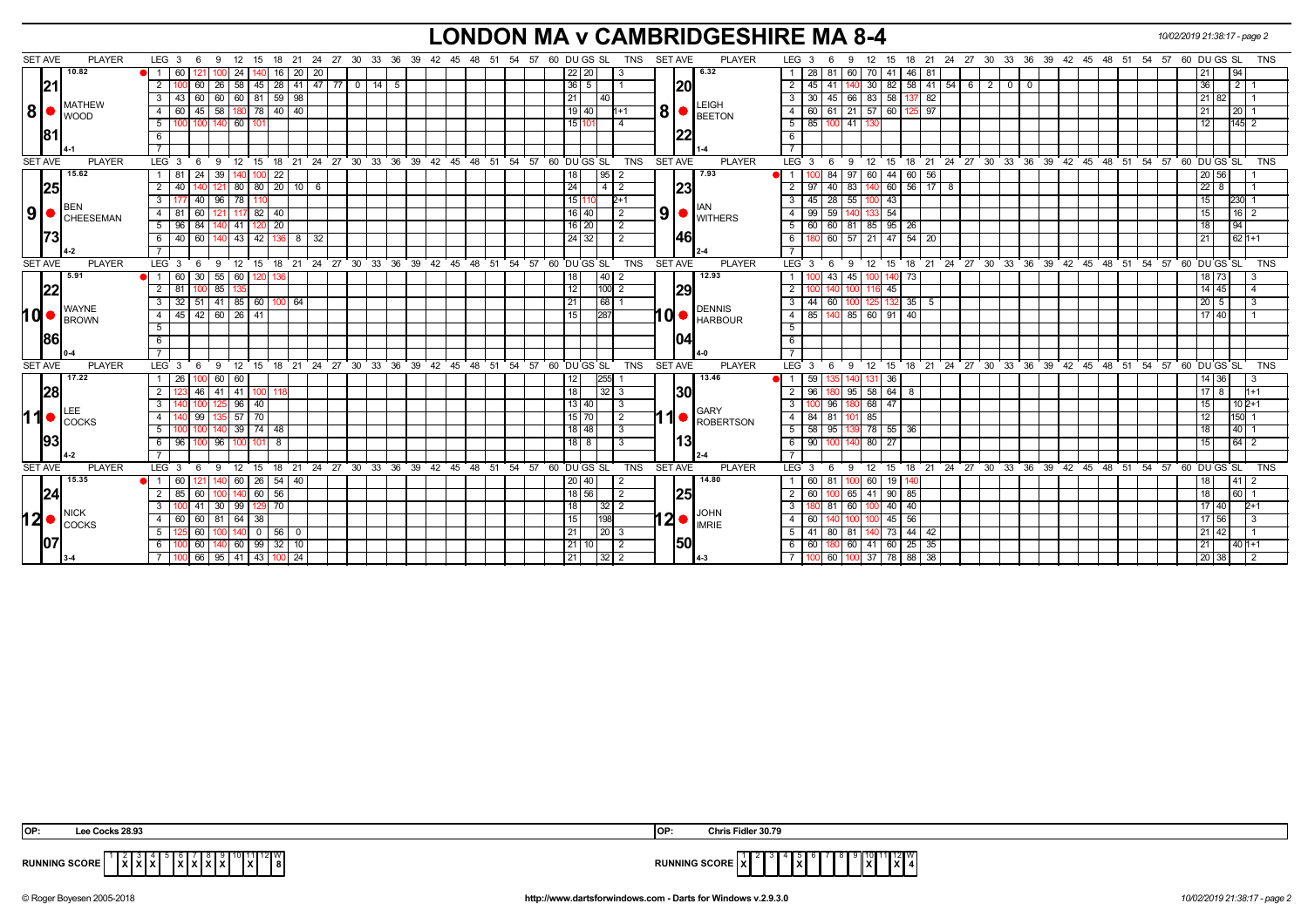## **LONDON MA v CAMBRIDGESHIRE MA 8-4** *10/02/2019 21:38:25 - page 3*

### **LONDON MA**

### **CAMBRIDGESHIRE MA**

| <b>PLAYER</b>           | W/L | WON. | . LOST | <b>AVE</b> | <b>TAVE</b> | <b>PTS</b> | <b>DRTS</b> | TON | TON+ | 180 | <b>TONS</b> | <b>I PLAYER</b>       | W/L | <b>ILWON</b> | <b>LOST</b> | <b>AVE</b> | <b>TAVE</b> | <b>PTS</b> | <b>DRTS</b> | TON | <b>TON-</b> | 180 | <b>TONS</b> |
|-------------------------|-----|------|--------|------------|-------------|------------|-------------|-----|------|-----|-------------|-----------------------|-----|--------------|-------------|------------|-------------|------------|-------------|-----|-------------|-----|-------------|
| Lewis McGurn            |     |      |        | 25.16      | 7.20        | 2038       | 81          |     |      |     | 6+1         | Chris Fidler          | W   |              |             | 30.79      | 18.39       | 2494       | 81          |     |             |     | $15+2$      |
| <b>Graham Rackstraw</b> |     |      |        | 24.52      | 14.80       | 3236       | 132         |     |      |     | $12 + 2$    | Jason Marriott        |     |              |             | 24.33      | 16.30       | 321'       | 132         |     |             |     | $13+2$      |
| Steven Ferguson         |     |      |        | 24.93      | 16.37       | 3441       | 138         |     |      |     |             | Ashley Coleman        |     |              |             | 22.14      | 12.27       | 3099       | 140         |     |             |     |             |
| Danny Faulkner          |     |      |        | 27.45      | 13.70       | 2004       | 73.         |     |      |     |             | Simon Hill            |     |              |             | 19.80      | 3.40        | 1366       | 69          |     |             |     |             |
| Tom McGurn              |     |      |        | 24.67      | 12.20       | 2615       | 106         |     |      |     |             | <b>Kelly Corcoran</b> |     |              |             | 27.3'      | 15.60       | 2922       | 107         |     |             |     | $13+1$      |
| David Wawrzewski        |     |      |        | 22.02      | 1.14        | 2004       | 91          |     |      |     |             | Iain Styles           |     |              |             | 20.20      | 1.37        | 1818       | 90          |     |             |     |             |
| <b>Tommy Sanwell</b>    |     |      |        | 17.23      |             | 2964       | 172         |     |      |     |             | Martyn Moore          |     |              |             | 16.78      | 7.91        | 2920       | 174         |     |             |     | $6+1$       |
| <b>Mathew Wood</b>      |     |      |        | 21.81      | 10.82       | 2465       | 113         | h   |      |     | $9+$        | Leigh Beeton          |     |              |             | 20.22      | 6.32        | 2244       | 111         |     |             |     |             |
| Ben Cheeseman           |     |      |        | 25.73      | 15.62       | 2907       | 113         |     |      |     | $12 + 1$    | I Ian Withers         |     |              |             | 23.46      | 7.93        | 2604       | 111         |     |             |     | $6+1$       |
| Wayne Brown             |     |      |        | 22.86      | 5.91        | 1509       | 66          |     |      |     |             | Dennis Harbour        |     |              |             | 29.04      | 12.93       | 2004       | 69          |     |             |     |             |
| Lee Cocks               |     |      |        | 28.93      | 17.22       | 2719       | 94          | 12  |      |     |             | <b>Gary Robertson</b> |     |              |             | 30.13      | 13.46       | 2742       | 91          |     |             |     | $10+2$      |
| <b>Nick Cocks</b>       |     |      |        | 24.07      | 15.35       | 3225       | 134         | a   |      |     |             | John Imrie            |     |              | $\epsilon$  | 25.50      | 14.80       | 3366       | 132         |     |             |     | $12+2$      |
| <b>TOTALS</b>           |     |      |        | 23.7'      |             | 31127      | 1313        | 91  | 30.  |     | 125+5       | <b>TOTALS</b>         |     | 29.          | 38          | 23.56      | 0.00        | 30790      | 1307        |     |             |     | $106 + 11$  |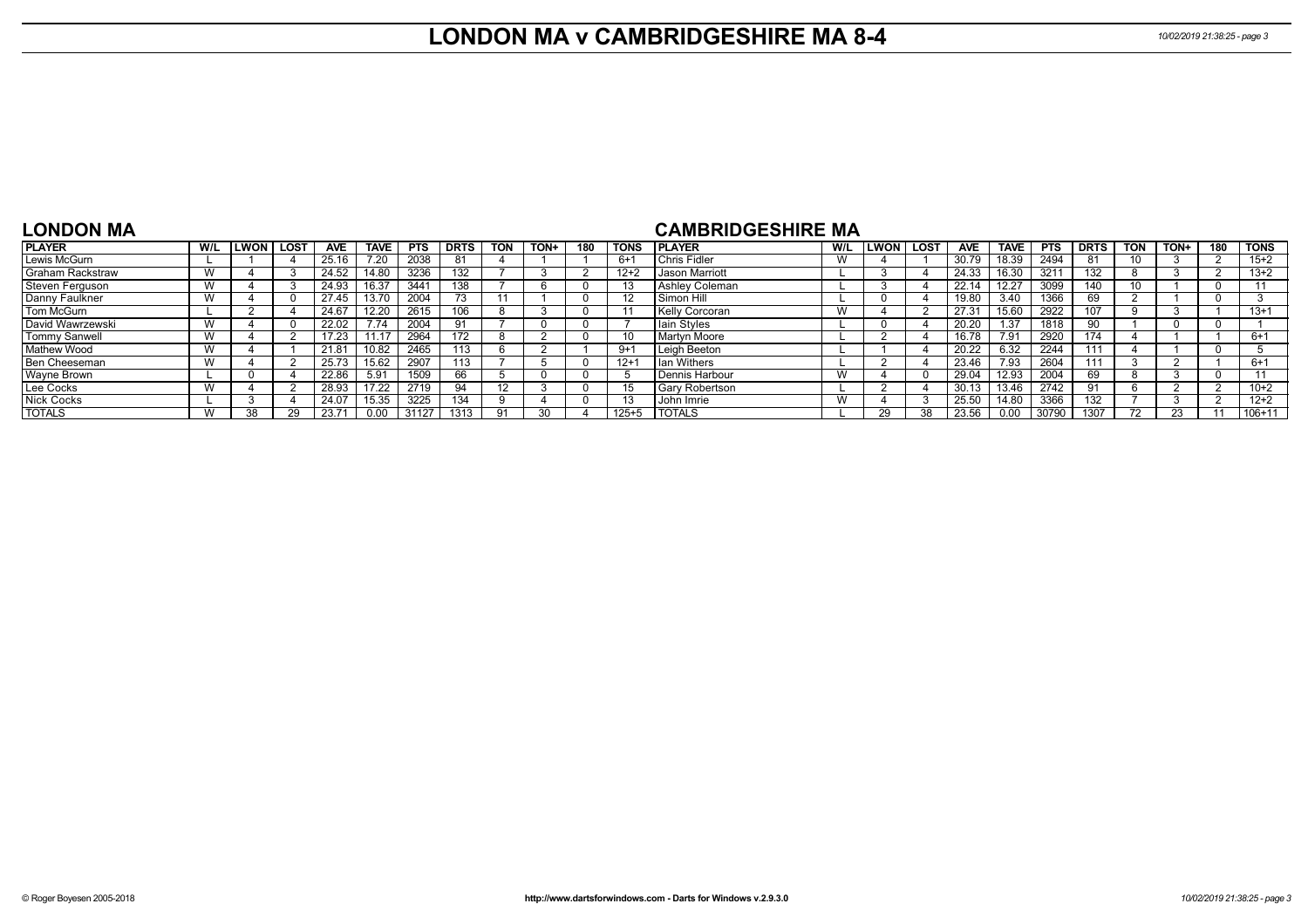## **LONDON WA v CAMBRIDGESHIRE WA 1-5** *10/02/2019 21:39:15 - page 1*

| <b>PLAYER</b><br><b>SET AVE</b>    | LEG <sub>3</sub><br>- 6    | 12<br>15<br>-9               | 18<br>21          |                |                      | 24 27 30 33 36 39 42 45 48 51 54 57 |  |    | 60 DU GS SL                                              | <b>TNS</b> | <b>SET AVE</b> |                     | <b>PLAYER</b>                                                      |                | LEG <sub>3</sub> | -6<br>9                             | 12            | 15<br>18 21            |                                              |               |              |              |                      |  |  | 24 27 30 33 36 39 42 45 48 51 54 57 60 DU GS SL         |                |                      | <b>TNS</b> |
|------------------------------------|----------------------------|------------------------------|-------------------|----------------|----------------------|-------------------------------------|--|----|----------------------------------------------------------|------------|----------------|---------------------|--------------------------------------------------------------------|----------------|------------------|-------------------------------------|---------------|------------------------|----------------------------------------------|---------------|--------------|--------------|----------------------|--|--|---------------------------------------------------------|----------------|----------------------|------------|
| 7.80                               | 22<br>60                   | 85<br>60                     | 28                | 45 65          |                      |                                     |  |    | l 24 l<br>  36                                           |            |                |                     | 6.01                                                               |                | 43               |                                     |               | 60 <sup>1</sup>        | 33<br>76                                     |               |              |              |                      |  |  | 27                                                      |                |                      |            |
| $\mathbf{18}\vert_{\mathsf{SHAZ}}$ | 55<br>2 <sup>1</sup>       | 83                           | 62                | $10$ 6         | $\overline{0}$       |                                     |  |    | 28                                                       |            |                |                     |                                                                    |                | 60               | 28                                  | 24            | 87<br>60               | 82<br>11                                     | 35            |              |              |                      |  |  | 27                                                      |                | 90                   |            |
| 1<br>$\bigtriangledown$ DEBOO      | 28<br>- 3 I<br>23          | 60                           | 40<br>60 I        | 26             | 44 15                | $\mathbf 0$                         |  |    | 36                                                       | 412        |                |                     | <b>AMANDA</b><br><b>ABBOTT</b>                                     |                | 95               | 48<br>26                            | 28            | 95<br> 43              | $100$ 26                                     | $0 \mid 20$   | $\mathbf{0}$ | 15           | -5                   |  |  | 39                                                      | 5              |                      |            |
| COSTELLO<br>140I                   | 60<br>4 I                  | $100$ 22                     | 59 66             |                |                      |                                     |  |    | 18                                                       | $142+1$    |                | 140                 |                                                                    | 4              | 13               | 85                                  | 180           | 70<br>32               |                                              |               |              |              |                      |  |  |                                                         | 17 32          | $2+1$                |            |
|                                    | 5 <sup>5</sup>             |                              |                   |                |                      |                                     |  |    |                                                          |            |                |                     |                                                                    | 5              |                  |                                     |               |                        |                                              |               |              |              |                      |  |  |                                                         |                |                      |            |
| <b>SET AVE</b><br><b>PLAYER</b>    | LEG <sub>3</sub>           | 12<br>$\mathbf{q}$<br>15     | 21<br>18          | 24             |                      | 27 30 33 36 39 42 45 48 51          |  | 54 | 57 60 DUGS SL                                            | <b>TNS</b> |                | <b>SET AVE</b>      | <b>PLAYER</b>                                                      | LEG 3          |                  | -9                                  | 12            | $15 \quad 18 \quad 21$ |                                              |               |              |              |                      |  |  | 24 27 30 33 36 39 42 45 48 51 54 57 60 DUGS SL          |                |                      | <b>TNS</b> |
| 4.81                               | 46                         | 41<br>43<br>  81             | 44                | 06 40          |                      |                                     |  |    | $\sqrt{24}$   40                                         |            |                | 18                  | 4.00                                                               |                |                  | $\overline{\phantom{1}}$ 28<br>26 I | 40 I          | 50 <sub>1</sub><br> 50 | 95                                           |               |              |              |                      |  |  | 21                                                      |                |                      |            |
| l2'<br><b>STEPH</b>                | 95<br><sup>2</sup><br>45   | 60 140                       | 76 73 12          |                |                      |                                     |  |    | 21 12                                                    |            |                |                     | <b>BARBARA</b>                                                     | 2 <sup>1</sup> | 28               | $55 \mid 28$                        | 100           | 40                     | 60                                           |               |              |              |                      |  |  | 21                                                      |                | 90<br>2              |            |
| $\mathbf{2}$<br>STUTLEY            | 3   46   81                | 60 60                        | 135 40 39 20 20   |                |                      |                                     |  |    | 26 20                                                    |            | $\overline{2}$ |                     | <b>GREATBATCH</b>                                                  |                | $3 \mid 60$      | 100 60 11 45 45 46 58               |               |                        |                                              |               |              |              |                      |  |  | 24                                                      |                | 76                   |            |
|                                    | $\overline{4}$             |                              |                   |                |                      |                                     |  |    |                                                          |            |                | 56                  |                                                                    | $\overline{4}$ |                  |                                     |               |                        |                                              |               |              |              |                      |  |  |                                                         |                |                      |            |
| 3-0                                | 5 <sup>5</sup>             |                              |                   |                |                      |                                     |  |    |                                                          |            |                | l 0-3               |                                                                    | 5              |                  |                                     |               |                        |                                              |               |              |              |                      |  |  |                                                         |                |                      |            |
| <b>SET AVE</b><br><b>PLAYER</b>    | LEG <sub>3</sub><br>6      | 9 12<br>15                   |                   |                |                      |                                     |  |    | 18 21 24 27 30 33 36 39 42 45 48 51 54 57 60 DUGS SL     | <b>TNS</b> | <b>SET AVE</b> |                     | <b>PLAYER</b>                                                      | $LEG \ 3$      |                  | -6<br>9                             | 12            |                        |                                              |               |              |              |                      |  |  | 15 18 21 24 27 30 33 36 39 42 45 48 51 54 57 60 DUGS SL |                |                      | TNS        |
| 4.25                               | 60<br>55                   | 30<br>60                     | -41               | $45 \mid 27$   | $17 \mid 26$         |                                     |  |    | 30 <sub>1</sub><br>40 I                                  |            |                |                     | 3.61                                                               |                | 28               |                                     | 45            | 60<br>-41              | 58<br> 32                                    | $0$   0       | 16           |              |                      |  |  |                                                         | $32 \mid 16$   |                      |            |
| 18 <br>KERRY                       | 30<br>2 I<br>24            | 45 66 55 100                 |                   | $ 26 $ 97      |                      |                                     |  |    | 24 <br> 58                                               |            |                | 18                  | <b>DIANE</b>                                                       |                | $2 \mid 60$      | 60   26                             | 100           | 95                     | 55 33 72                                     |               |              |              |                      |  |  |                                                         | 24 72          |                      |            |
| 3<br>KILLICK                       | 85<br>$3 \mid 64$          | 100 125                      | 60 27<br>$\Omega$ |                |                      |                                     |  |    | 21                                                       | 40 2       | 31             | $\blacksquare$ NASH |                                                                    | 3 <sup>1</sup> | 121              | 45   28   60   65   60              |               |                        | $42 \mid 80$                                 |               |              |              |                      |  |  |                                                         | 24 80          |                      |            |
| <b>20</b>                          | $\overline{4}$             |                              |                   |                |                      |                                     |  |    |                                                          |            |                | 179                 |                                                                    | $\overline{4}$ |                  |                                     |               |                        |                                              |               |              |              |                      |  |  |                                                         |                |                      |            |
|                                    | 5 <sup>1</sup>             |                              |                   |                |                      |                                     |  |    |                                                          |            |                |                     |                                                                    | 5              |                  |                                     |               |                        |                                              |               |              |              |                      |  |  |                                                         |                |                      |            |
| <b>SET AVE</b><br><b>PLAYER</b>    | LEG <sub>3</sub><br>- 6    | $9 \quad 12$                 |                   |                |                      |                                     |  |    | 15 18 21 24 27 30 33 36 39 42 45 48 51 54 57 60 DU GS SL | <b>TNS</b> | <b>SET AVE</b> |                     | <b>PLAYER</b>                                                      | LEG 3          |                  | - 6<br>- 9                          | $^{\circ}$ 12 |                        |                                              |               |              |              |                      |  |  | 15 18 21 24 27 30 33 36 39 42 45 48 51 54 57 60 DUGS SL |                |                      | <b>TNS</b> |
| 1.00                               | 1   41<br>41               | 41<br>61<br>  81             | 95 41 44 56       |                |                      |                                     |  |    | 26 56                                                    |            |                | 18                  | 6.99                                                               |                | 60               | 60 85 81                            |               |                        | 41 94 40 20                                  |               |              |              |                      |  |  | 24                                                      |                | 20                   |            |
| 16 <br>∥s∪                         | 2 <sup>1</sup><br>85       | $\sqrt{44}$<br>39<br>24      | 30   30   32      |                |                      |                                     |  |    | 24<br>1117                                               |            |                | LIZ                 |                                                                    |                | $2 \mid 60$      | $85$ 55 41                          |               | $\overline{70}$<br>18C | 5                                            | 4             |              |              |                      |  |  | 26                                                      | $\overline{4}$ | $1 + 1$              |            |
| $\boldsymbol{4}$<br>$\blacksquare$ | 60<br>3<br>62              | 60<br>$26$ 45                |                   | 53 45 43 67 40 |                      |                                     |  |    | 29 40                                                    |            | 41             |                     | <b>HUMPHRIES</b>                                                   |                | $3 \mid 60$      |                                     | 36 26         | 60<br>$30 \mid 26$     | 119                                          | 12            |              |              |                      |  |  | 27                                                      |                | 32 <sup>1</sup><br>2 |            |
| 98                                 | 41<br>4   41               | 60<br>66 41                  | 60 69             |                |                      |                                     |  |    | 21<br>123                                                |            |                | 44                  |                                                                    |                | $4 \mid 60$      |                                     | 23 60         | $45 \mid 53$           | 60                                           |               |              |              |                      |  |  |                                                         | 24 60          | $\overline{2}$       |            |
|                                    | 5 I<br>95<br>76            | 53<br>40<br>  41             | 45                | 41 42          | 50 12                | $\mathbf 0$                         |  |    | 33 <br>6                                                 |            |                |                     |                                                                    |                | $5 \mid 41$      | 30<br>32                            | 40            | 41                     | 60<br>47                                     |               | 28 42 40     |              |                      |  |  |                                                         | 32   40        |                      |            |
| <b>PLAYER</b><br><b>SET AVE</b>    | LEG <sub>3</sub><br>6      | 12<br>15<br>$\mathbf{q}$     | 21<br>18          | 24             |                      |                                     |  |    | 27 30 33 36 39 42 45 48 51 54 57 60 DUGS SL              | <b>TNS</b> |                | <b>SET AVE</b>      | <b>PLAYER</b>                                                      | LEG 3          |                  | 9<br>-6                             | 12            | 15<br>18               | 21                                           | $24$ 27 30    |              |              |                      |  |  | 33 36 39 42 45 48 51 54 57 60 DUGS SL                   |                |                      | <b>TNS</b> |
| 2.40<br>l19l                       | 60<br>41                   | 60<br>60<br>60               | 85                |                |                      |                                     |  |    | 18                                                       |            |                | 21                  | 4.21                                                               |                | 60               | 70<br>45                            | 60            | 60<br>85               | 12 <sub>1</sub>                              |               |              |              |                      |  |  | 21                                                      |                |                      |            |
| MANDY                              | 60<br>2 60                 | 81<br>l 41 l                 | 45 80 58 44       |                |                      |                                     |  |    | 24<br>32                                                 |            |                |                     |                                                                    | 2              |                  | 85   41                             | 60            |                        | 45 60 90 20                                  |               |              |              |                      |  |  |                                                         | 23 20          |                      |            |
| 5 <sup>1</sup><br>SOLOMONS         | 26 <sup>1</sup><br>3 60    | 46<br>41<br>  60             |                   | 41 45 81 45 56 |                      |                                     |  |    | 30 56                                                    |            |                |                     | $15$ $\bullet$ $\frac{\text{LEANNE}}{\text{LOD}}$<br><b>TOPPER</b> |                | $3 \mid 60$      | $25 \mid 95 \mid 13$                |               |                        | 70 45 47 40 68 6                             |               |              |              |                      |  |  | 30                                                      |                | 32                   |            |
| 54                                 | 4 60<br>140                | 60                           | 22   64  <br>35   |                |                      |                                     |  |    | 21 <br>$\overline{20}$                                   |            |                | 20                  |                                                                    | 4              | 100              |                                     | 66 85         | 40 74 36               |                                              |               |              |              |                      |  |  | 19                                                      | 36             |                      |            |
|                                    | 5                          |                              |                   |                |                      |                                     |  |    |                                                          |            |                |                     |                                                                    | 5              |                  |                                     |               |                        |                                              |               |              |              |                      |  |  |                                                         |                |                      |            |
| <b>SET AVE</b><br><b>PLAYER</b>    | LEG <sub>3</sub>           | -9<br>12<br>15               | 21<br>18          | 24             |                      | 27 30 33 36 39 42 45 48 51          |  |    | 54 57 60 DUGS SL                                         | <b>TNS</b> |                | <b>SET AVE</b>      | <b>PLAYER</b>                                                      | LEG 3          |                  | -9                                  | 12            | 15<br>18               | -24<br>21                                    | $27 \cdot 30$ |              |              | 33 36 39 42 45 48 51 |  |  | $54$ $57$ $60$ DU GS SL                                 |                |                      | TNS        |
| 6.20                               | 36<br>26                   | 40                           | 30                | $46$ 58        | 17 L O               |                                     |  |    | 30 <br>8                                                 |            |                | 15                  | 6.01                                                               |                | 60               |                                     | 68            | 59<br>-34 I            | 27<br>$\mathbf 0$                            | 0   13        |              |              |                      |  |  | 30 <sub>l</sub>                                         | 13             |                      |            |
| DEBS                               | $2 \mid 41$<br>41          | 140 60<br>$\overline{7}$     | 60 26 32          |                |                      |                                     |  |    | 24                                                       | $94$ 1     |                |                     | <b>KAREN</b>                                                       |                | $2 \mid 41$      | 40 26                               | 50            | 26<br>140              | 17<br>121 I                                  | 40            |              |              |                      |  |  |                                                         | $25 \, 40$     | $\overline{2}$       |            |
| 6 <sup>1</sup><br><b>I</b> WATLING | 80<br>41<br>3 <sup>1</sup> | 78 60                        | 70<br>32          |                |                      |                                     |  |    | 19 32                                                    |            | 6 <sup>1</sup> |                     | STANHOPE                                                           |                | $3 \mid 60$      | $26$ 40 60                          |               | 45 40                  |                                              |               |              |              |                      |  |  | 18                                                      |                | 230                  |            |
| 43                                 | 26<br>4 81                 | 60   81   60   100   43   30 |                   |                | $0 \quad 0 \quad 13$ | 5                                   |  |    | 36<br>12 1                                               |            |                | 98                  |                                                                    |                | $4 \mid 83$      | $11 \mid 52 \mid 36$                |               |                        | $100 \mid 43 \mid 45 \mid 42 \mid 73 \mid 0$ |               | $\mathbf 0$  | $0 \quad 16$ |                      |  |  |                                                         | 38 16          |                      |            |
|                                    | 5                          |                              |                   |                |                      |                                     |  |    |                                                          |            |                |                     |                                                                    | 5 <sup>1</sup> |                  |                                     |               |                        |                                              |               |              |              |                      |  |  |                                                         |                |                      |            |

4 5 6 W



**RUNNING SCORE**  $\begin{bmatrix} 1 & 2 \\ 1 & \mathbf{X} \end{bmatrix}$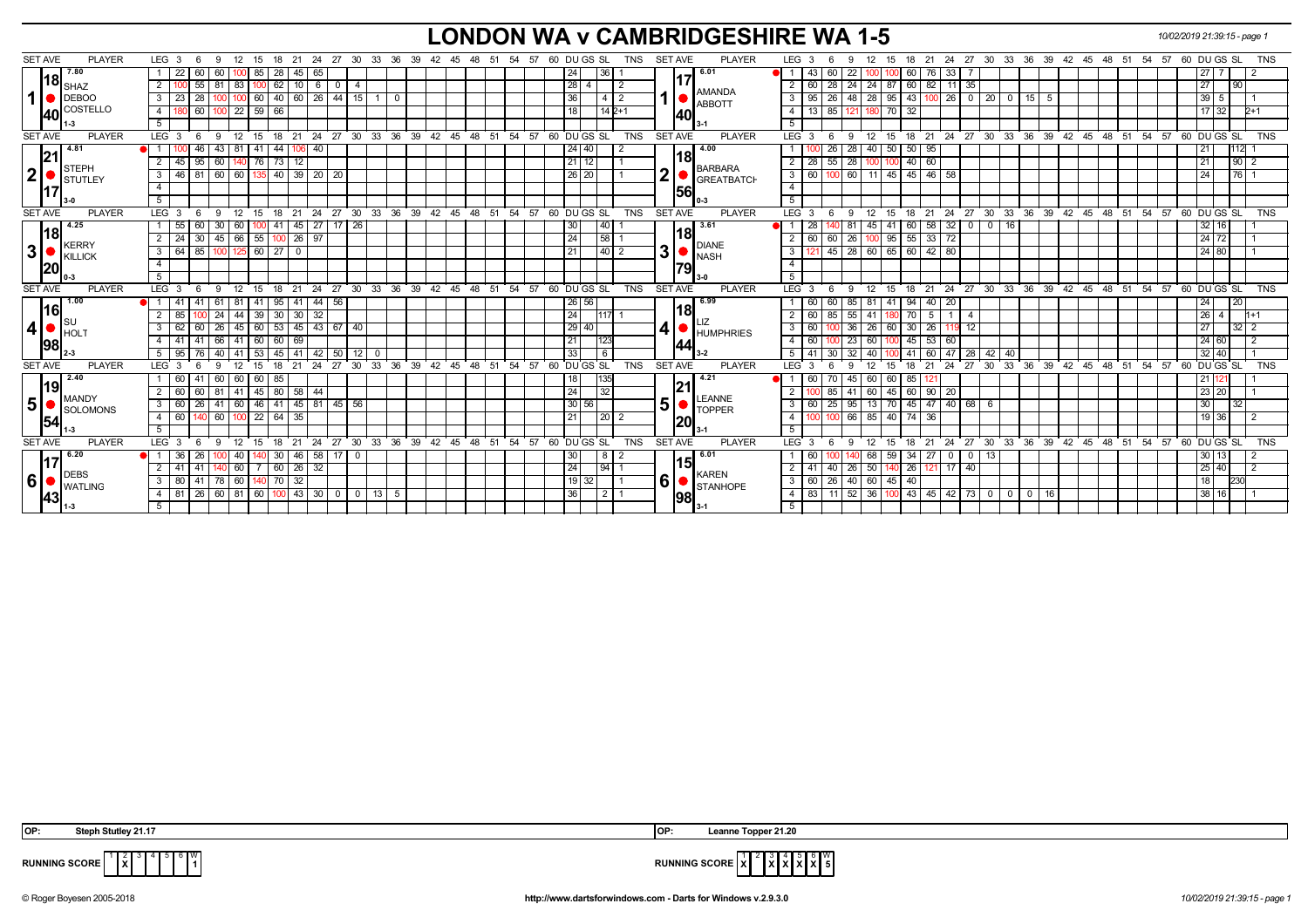## **LONDON WA v CAMBRIDGESHIRE WA 1-5** *10/02/2019 21:39:20 - page 2*

#### **LONDON WA**

### **CAMBRIDGESHIRE WA**

| <b>PLAYER</b>        | W/L | <b>ILWON</b> | <b>LOST</b> | <b>AVE</b> | <b>TAVE</b> | <b>PTS</b> | <b>DRTS</b> | <b>TON</b> | TON+ | 180 | TONS  | <b>PLAYER</b>        | W/L           | ∟WON | <b>LOST</b> | <b>AVE</b> | <b>TAVE</b> | <b>PTS</b> | <b>DRTS</b> | TON | TON+ | 180 | <b>TONS</b> |
|----------------------|-----|--------------|-------------|------------|-------------|------------|-------------|------------|------|-----|-------|----------------------|---------------|------|-------------|------------|-------------|------------|-------------|-----|------|-----|-------------|
| Shaz Deboo Costello  |     |              |             | 18.40      | 7.80        | 1950       | 106         |            |      |     |       | l Amanda Abbott      | $\lambda$     |      |             | 17.40      | 6.01        | 1914       | 110         |     |      |     |             |
| Steph Stutley        |     |              |             | 21.17      | 4.81        | 1503       |             |            |      |     |       | l Barbara Greatbatch |               |      |             | 18.56      | 4.00        | 1225       |             |     |      |     |             |
| <b>Kerry Killick</b> |     |              |             |            | .25         | 1365       |             |            |      |     |       | Diane Nash           | W             |      |             | 18.79      | 3.61        | 1503       |             |     |      |     |             |
| Su Holt              |     |              |             | 160        | .00         | 2259       | 133         |            |      |     |       | Liz Humphries        | W             |      |             | 18.44      | 6.99        | 2453       |             |     |      |     |             |
| Mandy Solomons       |     |              |             |            | 2.4C        | 1817       |             |            |      |     |       | Leanne Topper        | W             |      |             | 21.20      | 4.21        | 1972       | -93         |     |      |     |             |
| <b>Debs Watling</b>  |     |              |             | 17.43      | 6.20        | 190        | 109         |            |      |     |       | Karen Stanhope       | $\mathcal{M}$ |      |             | 15.98      | 6.01        | 1774       |             |     |      |     |             |
| <b>TOTALS</b>        |     |              |             | 12 PU      | 0.00        | 10794      | <b>EO7</b>  |            |      |     | $23+$ | <b>TOTALS</b>        | W             |      |             | 18.28      | ი იი        | 10841      | 593         |     |      |     | $27+2$      |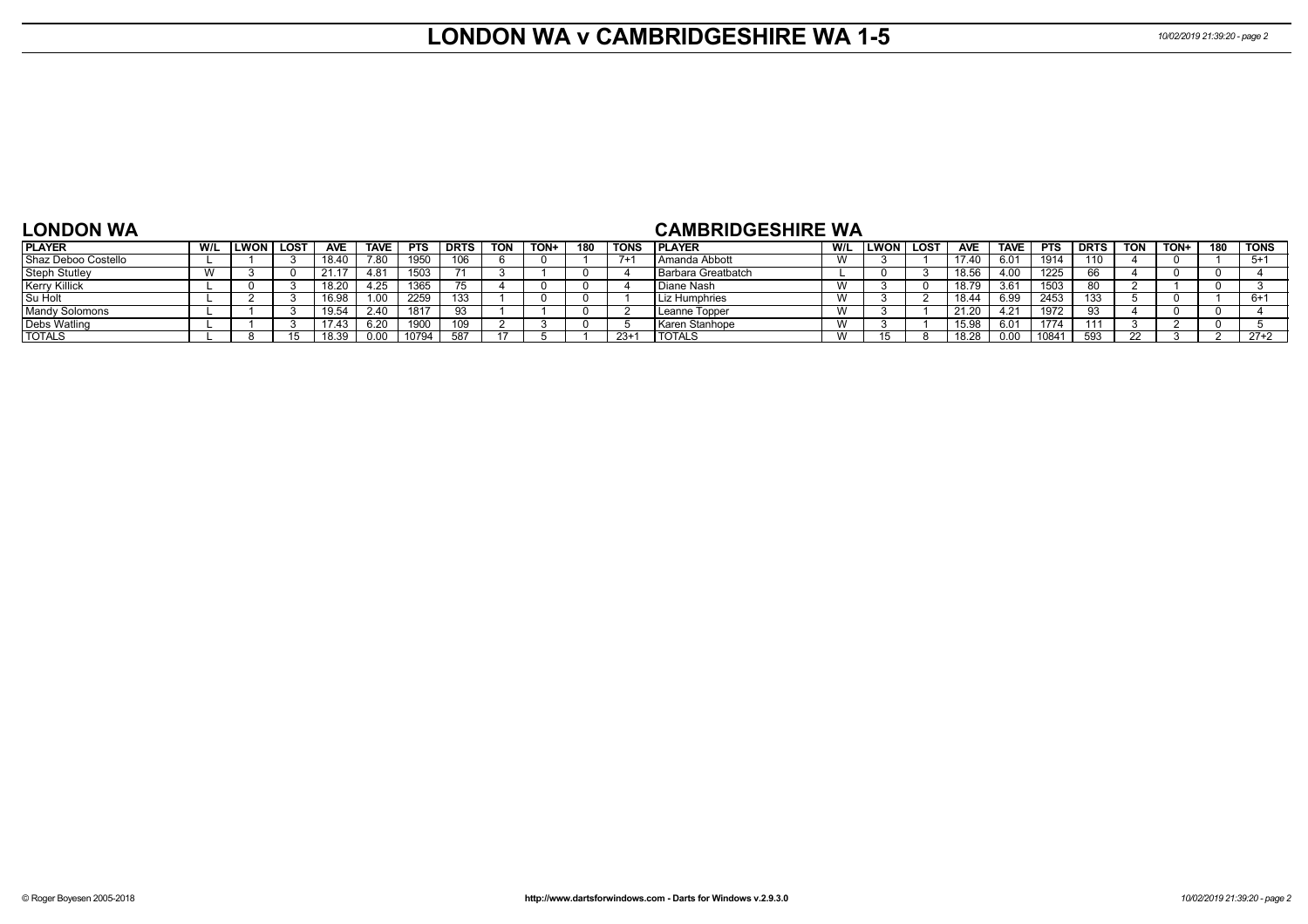### **LONDON MB v CAMBRIDGESHIRE MB 6-6** *10/02/2019 21:38:38 - page 1*

|                  | SET AVE<br><b>PLAYER</b>                                         | LEG $3 \quad 6$                                                      |                         |                                                              | 9 12 15 18 21 24 27 30 33 36 39 42 45 48 51 54 57 60 DUGS SL TNS SETAVE | <b>PLAYER</b>                   | 9 12 15 18 21 24 27 30 33 36 39 42 45 48 51 54 57 60 DUGS SL<br>$LEG_36$                  |                                                      | TNS                                       |
|------------------|------------------------------------------------------------------|----------------------------------------------------------------------|-------------------------|--------------------------------------------------------------|-------------------------------------------------------------------------|---------------------------------|-------------------------------------------------------------------------------------------|------------------------------------------------------|-------------------------------------------|
|                  | 7.20                                                             | 11100<br>59<br>100   78   98   54   12                               |                         |                                                              | 20   12<br>$\sqrt{2}$                                                   | 13.73                           | $\overline{1}$<br>$95 \mid 94 \mid 60 \mid 59 \mid$<br>133 20 20                          |                                                      | 21<br>$20$   1                            |
|                  | 23                                                               | 2 43 45<br>0 61 60 80 32                                             |                         |                                                              | $19$ 32<br>1+1                                                          | I25I                            | 81<br>40 19 56<br>$\overline{2}$                                                          |                                                      | 18 <sup>1</sup><br>$25 \mid 2$            |
|                  |                                                                  | $140$ 40 60 40 30<br>$3 \mid 81$<br>100                              |                         |                                                              | 21<br>$10$   2                                                          |                                 | 100 60 81 70 60 43 62 25<br>$\overline{\mathbf{3}}$                                       |                                                      | 23 25<br>$\vert$ 1                        |
| 1                | <b>DEAN</b>                                                      | 4   100   60   60   93   43   89   36                                |                         |                                                              | 1<br>21<br> 20 1                                                        | <b>MATTHEW</b>                  | $\overline{4}$<br>100 27 81 140 59 74 20                                                  |                                                      | 19 20<br>$\overline{2}$                   |
|                  | COUGHLAN                                                         | $\overline{5}$   41   41   80   13   62                              |                         |                                                              | 15 <sup>1</sup><br>1264                                                 | <b>WING</b>                     | 5<br>  60   45   60   100 180<br>56                                                       |                                                      | 17 56<br>$2 + 1$                          |
|                  |                                                                  | 6 41 40 62 97 95 56 90                                               |                         |                                                              | 21<br>20                                                                | 131                             | 6<br>100 140 100 51 92 14 4                                                               |                                                      | 19   4<br>l 3                             |
|                  |                                                                  | $\overline{7}$                                                       |                         |                                                              |                                                                         |                                 |                                                                                           |                                                      |                                           |
| <b>SET AVE</b>   | <b>PLAYER</b>                                                    | $LEG_3$ 6                                                            |                         | 9 12 15 18 21 24 27 30 33 36 39 42 45 48 51 54 57 60 DUGS SL | TNS                                                                     | <b>SET AVE</b><br><b>PLAYER</b> | LEG 3 6 9 12 15 18 21 24 27 30 33 36 39 42 45 48 51 54 57 60 DUGS SL                      |                                                      | <b>TNS</b>                                |
|                  | 14.74                                                            | $1 \overline{43}$<br>60 119 95 44<br>140                             |                         |                                                              | 18   44                                                                 | 11.80                           | $\overline{1}$<br>40 100 46 140 63                                                        |                                                      | $12$   3                                  |
|                  |                                                                  | $\overline{2}$                                                       |                         |                                                              | 2                                                                       |                                 | 180                                                                                       |                                                      | 15 <sub>1</sub>                           |
|                  | 25                                                               | $60 \mid 82 \mid 59 \mid 50 \mid 8$                                  | $\overline{2}$          |                                                              | $23 \mid 2$<br>$\sqrt{2}$                                               |                                 | $\overline{2}$<br>$33 \mid 43 \mid 31 \mid 5 \mid 2$<br>85                                |                                                      | 24<br>$2P+1$                              |
|                  | RICHARD                                                          | $3 \overline{45}$<br>60 60                                           |                         |                                                              | 15 <sup>1</sup><br>101  2                                               | <b>PAUL</b>                     | $\overline{3}$<br>56 140 85                                                               |                                                      | 15 <sup>1</sup><br>$\overline{3}$         |
| 2                | RYAN                                                             | 21 100<br>4 100<br>40   40                                           |                         |                                                              | 2<br>20 40 <br>$\overline{4}$                                           | <b>WENN</b>                     | $\overline{4}$<br>78 77 60 80 68 74 32                                                    |                                                      | 21<br>32.                                 |
|                  |                                                                  | $5 \mid 79$<br>$100$ 44<br>38                                        |                         |                                                              | $17 \mid 38$<br>l 3                                                     |                                 | $-5$<br>40 60 41 82 58                                                                    |                                                      | 15<br>$120$ 1                             |
|                  | 1851                                                             | 6                                                                    |                         |                                                              |                                                                         | 1991                            | 6                                                                                         |                                                      |                                           |
|                  |                                                                  |                                                                      |                         |                                                              |                                                                         |                                 | $\overline{7}$                                                                            |                                                      |                                           |
|                  | <b>SET AVE</b><br><b>PLAYER</b>                                  | $LEG_36$                                                             |                         |                                                              | 9 12 15 18 21 24 27 30 33 36 39 42 45 48 51 54 57 60 DUGS SL TNS SETAVE | PLAYER                          | LEG <sup>3</sup><br>12 15 18 21 24 27 30 33 36 39 42 45 48 51 54 57 60 DUGS SL<br>69      |                                                      | TNS                                       |
|                  | 4.00                                                             | $1 \overline{60}$<br>60<br>$100$ 80 $\sqrt{97}$                      |                         |                                                              | $104$ 1<br>15 <sub>1</sub>                                              | 10.95                           | 180 97 44 20<br>60 I<br>$\overline{1}$                                                    |                                                      | 16 20<br>2+1                              |
|                  | 1241                                                             | 2   40   33   100   58   40   40   60                                |                         |                                                              | $130$ 1<br>21                                                           | 127                             | $\overline{2}$<br>70 57 60 140 56 78 40                                                   |                                                      | 19 40                                     |
|                  | <b>SEAN</b>                                                      | 3   40   60   100   91<br>92<br>100                                  |                         |                                                              | 18<br>$18$   2                                                          | <b>SCOTT</b>                    | $\overline{\mathbf{3}}$<br>100 180 121 80 0 10 10                                         |                                                      | $20$ 10<br>$3 + 1$                        |
| 3                | <b>ILAHIFF</b>                                                   | 4 99 43 96 93 60 94                                                  |                         |                                                              | 3 <sup>1</sup><br>16<br>18 I                                            | <b>WILLIAMS</b>                 | $\overline{4}$<br>40 134 91 78 18 40                                                      |                                                      | 18 40<br>l 2                              |
|                  |                                                                  | 5 <sub>1</sub>                                                       |                         |                                                              |                                                                         |                                 | 5                                                                                         |                                                      |                                           |
|                  |                                                                  | 6                                                                    |                         |                                                              |                                                                         | 1451                            | 6                                                                                         |                                                      |                                           |
|                  |                                                                  | $7^{\circ}$                                                          |                         |                                                              |                                                                         |                                 | $\overline{7}$                                                                            |                                                      |                                           |
| <b>SET AVE</b>   | <b>PLAYER</b>                                                    | LEG 3 6 9 12 15 18 21 24 27 30 33 36 39 42 45 48 51 54 57 60 DUGS SL |                         |                                                              | TNS                                                                     | <b>SET AVE</b><br><b>PLAYER</b> | LEG 3 6 9 12 15 18 21 24 27 30 33 36 39 42 45 48 51 54 57 60 DUGS SL                      |                                                      | TNS                                       |
|                  | 8.97                                                             | 1   100   81   81   45   66   39   39   10   40                      |                         |                                                              | 25   40                                                                 | 7.00                            | 30   86   55   60   42   96   66   26<br>$\mathbf{1}$                                     |                                                      | 24                                        |
|                  | l22l                                                             | 2 140 21<br>140 140 40 16 4                                          |                         |                                                              | $19$   4<br>3                                                           | 21                              | $\overline{2}$<br>45 60 85 43 100 32 96                                                   |                                                      | $40 \mid 1$<br>21                         |
|                  | DARREN                                                           | 3 60 45 84 140 84 60 0 24 4                                          |                         |                                                              | $26$ 4<br>$\vert$ 1                                                     | <b>TONY</b>                     | $\overline{\mathbf{3}}$<br>41 60 100 60 100 60 60 16                                      |                                                      | 24<br>$4 \mid 2$                          |
| $\vert$          | <b>FIRVING</b>                                                   | 4   100 60   25   60   83   137                                      |                         |                                                              | 4<br>18<br>$\overline{36}$   2                                          | <b>CLARK</b>                    | $\overline{4}$<br>41   100   81   100   83   56   40                                      |                                                      | 19 40<br>$\begin{array}{c} 2 \end{array}$ |
|                  |                                                                  | $5 \mid 55 \mid 81 \mid 60 \mid 26 \mid 95 \mid 78 \mid 38 \mid 68$  |                         |                                                              | $\overline{24}$ 68                                                      |                                 | $\overline{5}$<br>100 28 100 81 40 38 7                                                   |                                                      | $107\overline{2}$<br>21                   |
|                  |                                                                  | 6                                                                    |                         |                                                              |                                                                         |                                 | 6                                                                                         |                                                      |                                           |
|                  |                                                                  |                                                                      |                         |                                                              |                                                                         |                                 | $\overline{7}$                                                                            |                                                      |                                           |
|                  | SET AVE<br><b>PLAYER</b>                                         | LEG 3 6 9 12 15 18 21 24 27 30 33 36 39 42 45 48 51 54 57 60 DUGS SL |                         |                                                              | TNS SET AVE                                                             | <b>PLAYER</b>                   | LEG 3 6 9 12 15 18 21 24 27 30 33 36 39 42 45 48 51 54 57 60 DUGS SL                      |                                                      | <b>TNS</b>                                |
|                  | 6.60                                                             | $1 \overline{62}$<br>40 55 45 140<br>45                              |                         |                                                              | 1141                                                                    | 8.29                            | 44 58<br>$\overline{1}$<br>91<br>$52$ 16                                                  |                                                      | 211                                       |
|                  |                                                                  | 2 83 23 26 41 60 100 60                                              |                         |                                                              | 21<br>108 1                                                             |                                 | 2<br>96   85   85   85   58   52   40                                                     |                                                      | 20 40                                     |
|                  | <b>IMATT</b>                                                     | 3 30 60 180 41 55 95                                                 |                         |                                                              | 18 <sup>1</sup><br>40 1+1                                               | <b>CONNOR</b>                   | $\overline{3}$<br>86   100   121   100   54   20   20                                     |                                                      | 20 20                                     |
|                  | $\vert 5 \vert$ $\bullet$ $\vert_{\text{WINZAR}}^{\text{MAI-I}}$ | 4 100 60 140 60 45 87                                                |                         |                                                              | 5<br>$9$  2<br>18                                                       | <b>ARBERRY</b>                  | $\overline{4}$<br>128 49 140 60 40 84                                                     |                                                      | 18 84                                     |
|                  |                                                                  | 5                                                                    |                         |                                                              |                                                                         |                                 | $\overline{5}$                                                                            |                                                      |                                           |
|                  |                                                                  | 6                                                                    |                         |                                                              |                                                                         |                                 | 6                                                                                         |                                                      |                                           |
|                  |                                                                  | $\overline{7}$                                                       |                         |                                                              |                                                                         |                                 |                                                                                           |                                                      |                                           |
| <b>SET AVE</b>   | <b>PLAYER</b>                                                    | $LEG_3$ 6<br>9 12 15                                                 |                         |                                                              | 18 21 24 27 30 33 36 39 42 45 48 51 54 57 60 DUGS SL TNS SETAVE         | <b>PLAYER</b>                   | LEG <sup>3</sup><br>$12 \quad 15$<br>6<br>- 9                                             | 18 21 24 27 30 33 36 39 42 45 48 51 54 57 60 DUGS SL | <b>TNS</b>                                |
|                  | 8.40                                                             | $1 \overline{99}$<br>$100$ 140 30<br>100                             |                         |                                                              | $32 \mid 3$<br>15 <sub>l</sub>                                          | 12.76                           | 140 136 40<br>$\mathbf{1}$<br> 45                                                         |                                                      | 13 40<br>$\vert$ 3                        |
|                  | 24                                                               | 2 100 60<br>$100 \mid 60 \mid 25 \mid 29 \mid 87 \mid 40$            |                         |                                                              | 23 40 <br>$\sqrt{2}$                                                    | 29                              | $\overline{2}$<br>100 43 54 60 100 58 61 17                                               |                                                      | 24<br>$8 \mid 2$                          |
|                  |                                                                  | $3 \t 42 \t 100$<br>$100$ 99 60                                      |                         |                                                              | 15<br>100 2                                                             |                                 | $\overline{\mathbf{3}}$<br>96   140   42<br>140 83                                        |                                                      | $15 \ 83$<br>$\overline{2}$               |
| $6 \overline{6}$ | BLACKWELL                                                        | 4 100 83 83 65                                                       |                         |                                                              | 6<br>12 <sub>1</sub><br>170 1                                           | <b>HARWOOD</b>                  | $\overline{4}$<br>95 75 96 180 55                                                         |                                                      | 15 55<br>$1 + 1$                          |
|                  |                                                                  | $5$   81   60   55   60   49   60   58                               |                         |                                                              | 21<br>78                                                                |                                 | 5<br>100 83 100 41 99 38 40                                                               |                                                      | 19 40<br>$\overline{2}$                   |
|                  |                                                                  | 6                                                                    |                         |                                                              |                                                                         | 103                             | 6                                                                                         |                                                      |                                           |
|                  |                                                                  |                                                                      |                         |                                                              |                                                                         |                                 |                                                                                           |                                                      |                                           |
| SET AVE          | <b>PLAYER</b>                                                    | $LEG_36$                                                             |                         | 9 12 15 18 21 24 27 30 33 36 39 42 45 48 51 54 57 60 DUGS SL | TNS                                                                     | <b>PLAYER</b><br>SET AVE        | LEG <sup>3</sup><br>12 15 18 21 24 27 30 33 36 39 42 45 48 51 54 57 60 DUGS SL<br>$6 \t9$ |                                                      | <b>TNS</b>                                |
|                  | 9.95                                                             | 1 60 76 26 123 60 55 61                                              |                         |                                                              | 14011<br>l 21 I                                                         | 13.26                           | 60 100 80 45 41 60 79 36<br>11                                                            |                                                      | 22 36                                     |
|                  | 124                                                              | $2 \mid 76$<br>$52$   16                                             |                         |                                                              | 14   16<br>$2 + 2$                                                      | 124                             | $\overline{2}$<br>$\overline{22}$                                                         |                                                      | 12<br>18 3                                |
|                  | JOHN                                                             | $3 \mid 98$<br>60<br>77   135   91   20   10                         |                         |                                                              | 21<br>10   1                                                            | <b>DUNCAN</b>                   | $\overline{\mathbf{3}}$<br>$41$ 60<br>45 100 22 97 36<br>100                              |                                                      | $22 \mid 36$<br>$\sqrt{2}$                |
| 7 <sup>1</sup>   | NELSON                                                           | 4 47 96<br>45 140 86 55 0                                            | $\overline{\mathbf{0}}$ |                                                              | 7<br>24<br>$32$   1                                                     | <b>NORMAN</b>                   | $\overline{4}$<br>41 60 60 41 68 65<br>$140$ 26                                           |                                                      | 23 26<br>$\overline{1}$ 1                 |
|                  |                                                                  | $5 \mid 140 \mid 60 \mid 92 \mid 99 \mid 45 \mid 65$                 |                         |                                                              | 18 65                                                                   |                                 | $\overline{5}$<br>$125$ 40 46<br>58 100<br>10 <sup>c</sup>                                |                                                      | 18<br>32   3                              |
|                  | 361                                                              | $6 \mid 100 \mid 85 \mid 96 \mid 60 \mid 45 \mid 90 \mid 0$          |                         |                                                              | 21<br>$25$ 1                                                            |                                 | 6<br>83 100 60 41 100 31 86                                                               |                                                      | 20 86<br>$\overline{2}$                   |
|                  |                                                                  |                                                                      |                         |                                                              |                                                                         |                                 | $\overline{7}$                                                                            |                                                      |                                           |

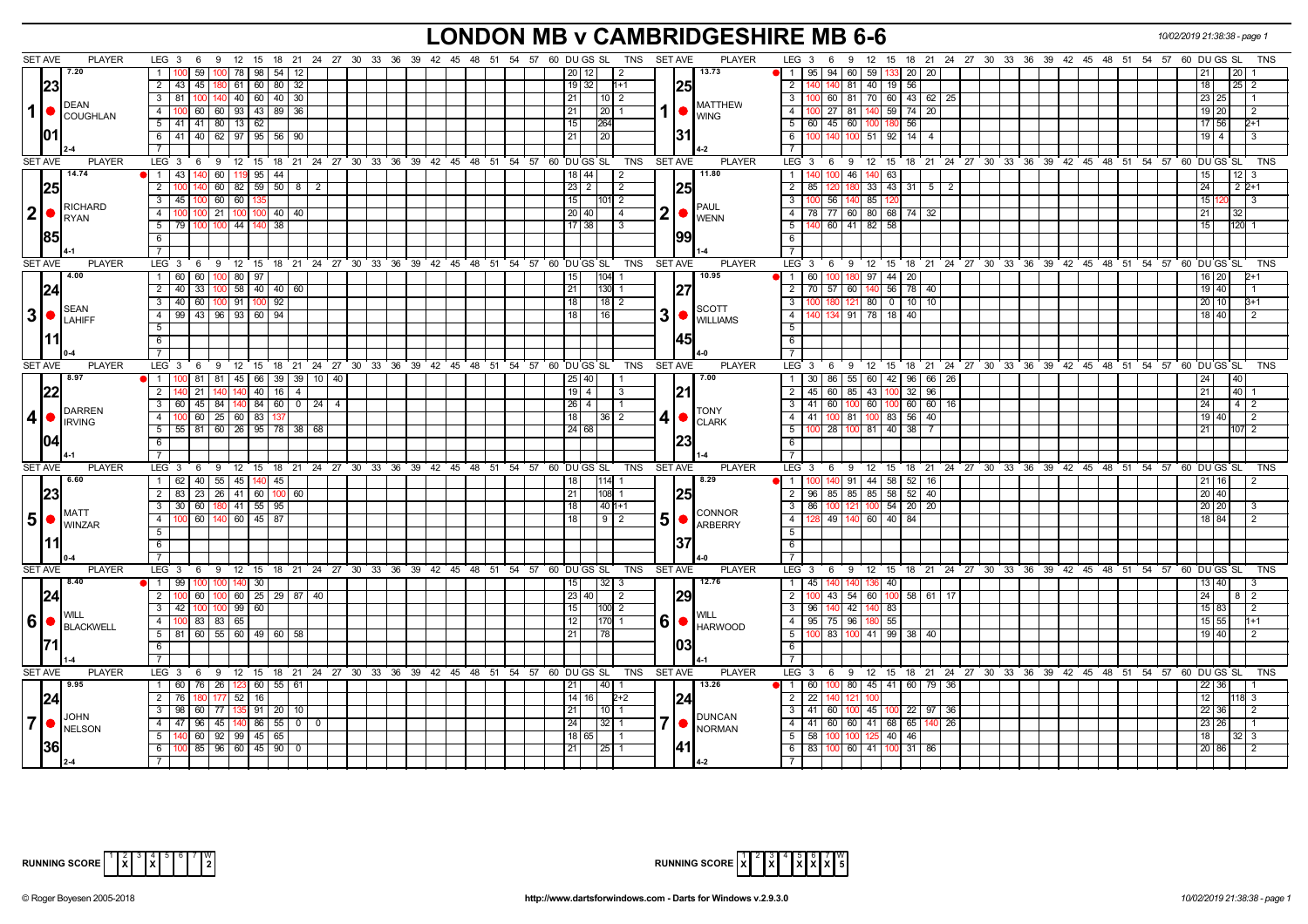# **LONDON MB v CAMBRIDGESHIRE MB 6-6** *10/02/2019 21:38:49 - page 2*

| <b>SET AVE</b> | <b>PLAYER</b>          | LEG <sub>3</sub><br>6<br>9                    |                                      | 12 15 18 21 24 27 30 33 36 39 42 45 48 51 54 57 60 DUGS SL<br>TNS  | <b>SET AVE</b><br><b>PLAYER</b>            | LEG 3<br>12 15 18 21 24 27 30 33 36 39 42 45 48 51<br>60 DU GS SL<br><b>TNS</b><br>- 9<br>54 57<br>-6  |
|----------------|------------------------|-----------------------------------------------|--------------------------------------|--------------------------------------------------------------------|--------------------------------------------|--------------------------------------------------------------------------------------------------------|
|                | 7.57                   | 45   81   21<br>99<br>85                      | $55 \mid 96$                         | 21<br>19                                                           | 7.63                                       | $21 \mid 40 \mid$<br>40<br>60<br>19140                                                                 |
|                | 24                     | $100$ 38 82<br>$\overline{2}$<br>45           | 96                                   | $17$ 96<br>$\overline{2}$                                          | 22                                         | $\overline{2}$<br>60   123   41   85   41   81<br>70 1<br>  18                                         |
|                |                        | 3 I<br>41 81                                  | $95 \mid 74 \mid 59 \mid 60 \mid 91$ | $21$ 91                                                            |                                            | 80 44<br>$32 \mid 2$<br>- 3 I<br>60   85<br>100                                                        |
| 8 <sup>1</sup> | MATT<br><b>CROWLEY</b> | 43<br>70   180  <br>$\overline{4}$<br>58      | 50<br>100                            | $17$ 50<br>$2+1$                                                   | <b>JOHN</b><br>8 <sup>1</sup><br>GOWLER    | 55<br>$43$ 26 55<br>4 I<br>60<br>162 1<br>100<br>l 18                                                  |
|                |                        | 100 82 137 60 23 83 12<br>5                   | 4                                    | $\overline{2}$<br>$24 \mid 4 \mid$                                 |                                            | $40$ 60 60 26 85 60 60<br>5<br> 21                                                                     |
|                | 186                    | 6                                             |                                      |                                                                    | 67                                         | 6                                                                                                      |
|                |                        |                                               |                                      |                                                                    |                                            | $\overline{7}$                                                                                         |
| <b>SET AVE</b> | <b>PLAYER</b>          | LEG <sup>3</sup><br>6                         |                                      | 9 12 15 18 21 24 27 30 33 36 39 42 45 48 51 54 57 60 DUGSSL<br>TNS | <b>SET AVE</b><br><b>PLAYER</b>            | 9 12 15 18 21 24 27 30 33 36 39 42 45 48 51 54 57 60 DUGS SL TNS<br>$LEG \ 3 \ 6$                      |
|                | 8.80                   | 95<br>60 I<br>$100$ 24<br>60<br>1 I           | 41 57 64                             | 24 64                                                              | 4.80                                       | 22<br>55<br>140 45 59 40<br>50<br>45<br>24<br>45                                                       |
|                | 25                     | $\overline{2}$<br>60<br>60                    | 72<br>29                             | 17 29<br>$2+1$                                                     | 22                                         | 60 60 60<br>$\overline{2}$<br>96<br>15<br>183<br>42 <sup>1</sup>                                       |
|                | <b>SHANE</b>           | 99<br>3                                       | $\vert 50 \vert$<br>52               | $17 \mid 52$                                                       | ANDREW                                     | 60<br>$100$ 60 82<br>$54$ 1<br>$\overline{\mathbf{3}}$<br>$64$ 81<br>18                                |
| 9 <sup>1</sup> | <b>I</b> WILSON        | 100 41 100 83 52 40<br>85<br>4 I              |                                      | 20 40 <br>2                                                        | 9 <sup>1</sup><br>$\bigcap_{H \mid RCOCK}$ | 100 140 60 85 23 53<br>$\overline{4}$<br>l 18                                                          |
|                |                        | 5                                             |                                      |                                                                    |                                            | $5\overline{)}$                                                                                        |
|                | 169                    | 6                                             |                                      |                                                                    | 36                                         | 6                                                                                                      |
|                |                        |                                               |                                      |                                                                    |                                            | $\overline{7}$                                                                                         |
| <b>SET AVE</b> | <b>PLAYER</b>          | LEG 3<br>6<br>9                               |                                      | 12 15 18 21 24 27 30 33 36 39 42 45 48 51 54 57 60 DUGS SL         | TNS SET AVE<br><b>PLAYER</b>               | 9 12 15 18 21 24 27 30 33 36 39 42 45 48 51 54 57 60 DUGS SL<br>LEG $3 \quad 6$<br><b>TNS</b>          |
|                | 8.51                   | 85<br>$59$ 81                                 | $82 \mid 32$<br>-81                  | 32                                                                 | 9.16                                       | 45<br>40 <sub>1</sub><br>80<br>I2'                                                                     |
|                | 25                     | $141$ 85 61<br>$\overline{2}$<br>40<br>100.   | 60                                   | 18<br>$114$ 1                                                      | 23                                         | 45 59 44 32<br>$120$ 32<br>$\overline{2}$<br>81<br>$\frac{1}{2}$                                       |
|                | <b>CHRIS</b>           | $137$ 55<br>$\mathbf{3}$<br>60                | $55 \ 50 \ 10$                       | $19$ 10<br>2                                                       | <b>CARL</b>                                | $\overline{\mathbf{3}}$<br>45<br>$140 - 33$<br>43<br>18<br>$40$ 2<br>60<br>140                         |
| hd (           | <b>I</b> HOGG          | 80   85   41<br>95<br>$\overline{4}$          | 22 0 38                              | 23 38                                                              | $10$ $\bullet$ $\frac{UATE}{DOCKERILL}$    | 48 60 85 40 59 58 82<br>$\overline{4}$<br>24<br>45<br>24                                               |
|                |                        | 40 85<br>100 100 76<br>5 <sup>1</sup>         |                                      | $\overline{151761}$<br>3                                           |                                            | $135$ 45 58 40<br>5<br>$\overline{223}$ 1<br>112                                                       |
|                |                        | $6\overline{6}$                               |                                      |                                                                    | 167                                        | $6\overline{6}$                                                                                        |
|                |                        |                                               |                                      |                                                                    |                                            | $\overline{7}$                                                                                         |
| SET AVE        | <b>PLAYER</b>          | $^{\circ}$ 12<br>LEG <sub>3</sub><br>9<br>- 6 |                                      | 15 18 21 24 27 30 33 36 39 42 45 48 51 54 57 60 DUGS SL<br>TNS     | <b>SET AVE</b><br><b>PLAYER</b>            | 12 15 18 21 24 27 30 33 36 39 42 45 48 51 54 57 60 DUGS SL<br>LEG <sup>3</sup><br><b>TNS</b><br>6<br>9 |
|                | 9.70                   | 62<br>9                                       | 41 41 43 45 60<br>78                 | 24<br>122                                                          | 15.25                                      | 45 60 60 43<br>$100$ 16 32<br>85<br>60 l<br>$25 \mid 32$                                               |
|                | 23                     | $100$ 60<br>$\overline{2}$<br>60<br>85        | 68 28                                | $19$   28<br>2                                                     | 24                                         | $\overline{2}$<br>26<br>60<br>$25 \mid 2$<br>60<br>l 18                                                |
|                | <b>ROBBIE</b>          | 22   81   81   60   76<br>$3 \mid 81$         |                                      | 18<br>100                                                          | <b>TERRY</b>                               | 30   50   40<br>3<br>100 81<br>19 40                                                                   |
| 11             | <b>I</b> HAIN          | 81<br>$\overline{4}$<br>41                    | 79 60 80 20                          | $19$   20                                                          | $\bullet$ REDHEAD                          | $\overline{4}$<br>41 40 43 60<br>100   85                                                              |
|                |                        | 83<br>5 <sup>5</sup><br>99                    | 41                                   | 15<br>97                                                           |                                            | 76<br>5<br>40<br>45<br>17176                                                                           |
|                | 1791                   | 6 60<br>81                                    | $125$ 140 75 0 20                    | $19$ 20<br>$\overline{2}$                                          | 62                                         | 64 60 85 81 60<br>- 6 I<br>511 <sup>4</sup><br>18                                                      |
|                |                        | 26<br>76                                      | 41<br>45                             | 18<br>48                                                           |                                            | 12<br>60<br>85<br>  19  <br>l 3                                                                        |
| <b>SET AVE</b> | <b>PLAYER</b>          | LEG <sub>3</sub><br>-9<br>12<br>- 6           | 15                                   | 18 21 24 27 30 33 36 39 42 45 48 51 54 57 60 DUGS SL<br>TNS        | <b>SET AVE</b><br><b>PLAYER</b>            | 18 21 24 27 30 33 36 39 42 45 48 51 54 57 60 DUGS SL<br><b>TNS</b><br>LEG<br>-3<br>-9<br>12 15<br>- 6  |
|                | 13.63                  | $1 \quad 81$<br>54                            | 86                                   | 15 86 <br>$\overline{2}$                                           | 13.74                                      | 41<br>60<br>$120$ 2<br>- 1 - I<br>  12                                                                 |
|                | 124                    | 137 121 21<br>$2 \mid 57$                     | 40                                   | 16   40 <br>3                                                      | 24                                         | $25 \mid 1$<br>$\overline{2}$<br>60<br>100 87 85 87 57<br>18                                           |
|                | <b>LIAM</b>            | 3<br>42<br>62<br>72                           | $100$ 45 60 60                       | 21<br>  60                                                         | <b>SIMON</b>                               | $\mathbf{3}$<br>60<br>40<br>45<br>191<br>16                                                            |
| 12 <sup></sup> | $\blacksquare$         | $28 \mid 42$<br>60<br>-4                      | 81<br>60   95                        | 21<br>35                                                           | $12 \bullet$ <b>BEWLEY</b>                 | 98<br>$\overline{4}$<br>99<br>97 I<br>$\overline{0}$<br>0 26<br>-41<br>22 26                           |
|                |                        | $100$ 43   98  <br>5   40<br>100              | 60 40                                | 21<br>$\vert 20 \vert 2$                                           |                                            | 5<br>60   97   45<br>100 20<br>40 I<br>  20   40                                                       |
|                |                        | 6 41 81                                       | 56 57 96 58 88 24                    | $22$ 24                                                            | <b>81</b>                                  | 30 60 98 30 59 45 19<br>6<br>24<br>20 <sup>1</sup>                                                     |
|                |                        | 100 100                                       | 57 100 58 30 56                      | 21 56 <br>-3                                                       |                                            | 7   99   135   60   36   45   84<br>$42 \mid 1$<br> 18                                                 |

| OP:                  | Richard Rvan 25.85  | 10F | Will Harwood 29.03                                                                                          |
|----------------------|---------------------|-----|-------------------------------------------------------------------------------------------------------------|
| <b>RUNNING SCORE</b> | ≟lxi<br>-lxl<br>. . |     | $\frac{11}{3}$ $\frac{12}{6}$<br>RUNNING SCORE   X   <br>$\mathbf{v}$<br>$\overline{\phantom{a}}$<br>.<br>. |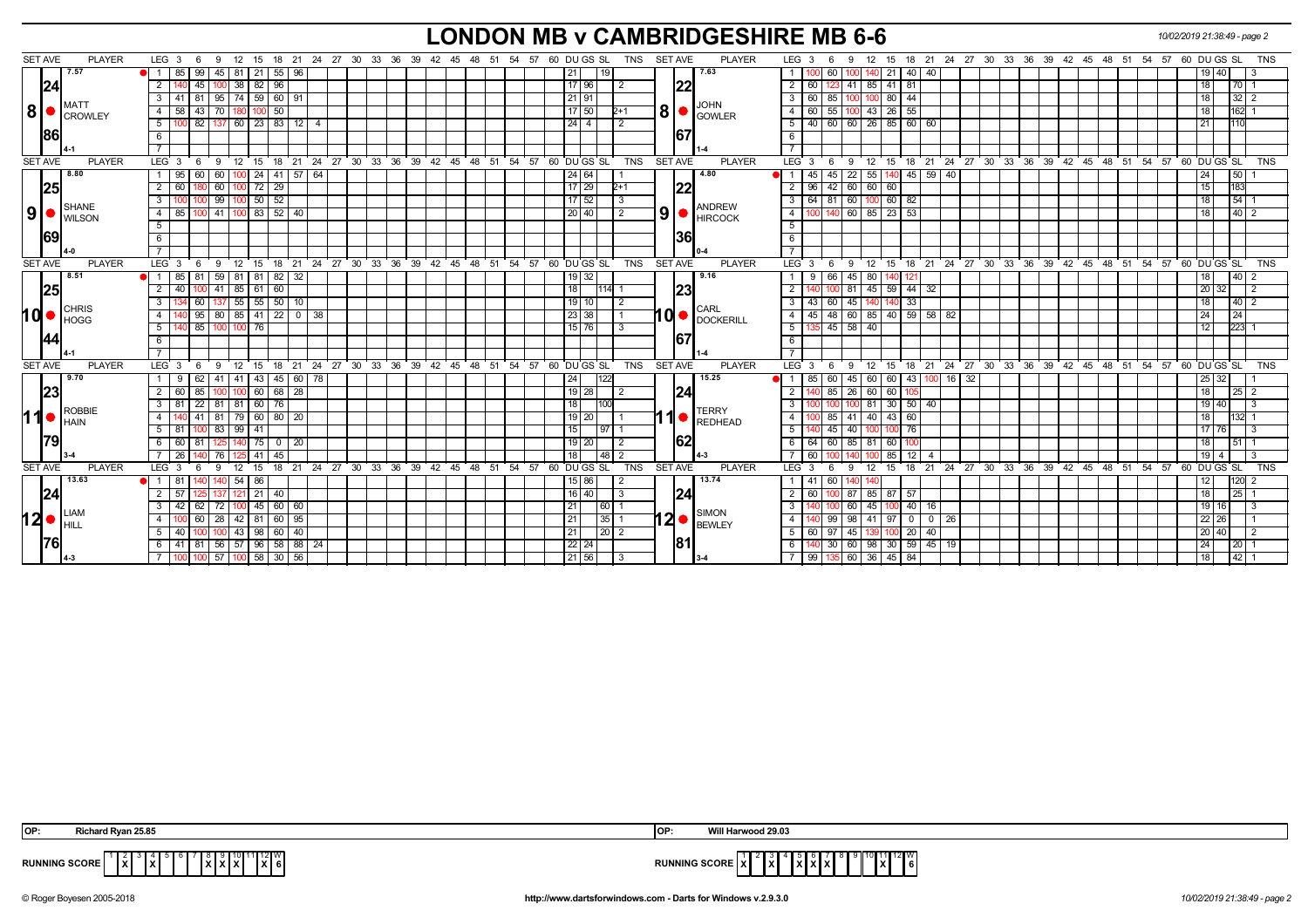## **LONDON MB v CAMBRIDGESHIRE MB 6-6** *10/02/2019 21:38:57 - page 3*

#### **LONDON MB**

#### **CAMBRIDGESHIRE MB**

| <b>PLAYER</b>       | W/L            | LWON | <b>LOST</b> | <b>AVE</b>        | <b>TAVE</b>   | <b>PTS</b> | <b>DRTS</b> | <b>TON</b> | TON+ | 180 | <b>TONS</b> | <b>I PLAYER</b>       | W/L | <b>LWON</b> | <b>LOST</b> | <b>AVE</b> | <b>TAVE</b> | <b>PTS</b> | <b>DRTS</b> | <b>TON</b> | TON+ | 180 | <b>TONS</b> |
|---------------------|----------------|------|-------------|-------------------|---------------|------------|-------------|------------|------|-----|-------------|-----------------------|-----|-------------|-------------|------------|-------------|------------|-------------|------------|------|-----|-------------|
| Dean Coughlan       |                |      |             | 23.01             | 7.20          | 2692       | 117         |            |      |     | $6+$        | Matthew Wing          | W   |             |             | 25.31      | 13.73       | 2961       | 117         |            |      |     | $11+1$      |
| Richard Ryan        | $\lambda$      |      |             | 25.85             | 14.74         | 2404       | 93          |            |      |     | 13          | Paul Wenn             |     |             |             | 25.99      | 11.80       | 2339       | 90          |            |      |     | $9+1$       |
| Sean Lahiff         |                |      |             | $24.1^{\circ}$    | 4.00          | 1736       |             |            |      |     |             | <b>Scott Williams</b> | W   |             |             | 27.45      | 10.95       | 2004       | 73          |            |      |     | $8+2$       |
| Darren Irving       | $\lambda$      |      |             | 22.04             | 8.97          | 2469       | 112         |            |      |     |             | <b>Tony Clark</b>     |     |             |             | 21.23      | 7.00        | 2314       | 109         |            |      |     |             |
| <b>Matt Winzar</b>  |                |      |             | 23.1              | 6.60          | 1733       |             |            |      |     | $5+$        | <b>Connor Arberry</b> | W   |             |             | 25.37      | 8.29        | 2004       | 79          |            |      |     |             |
| Will Blackwell      |                |      |             | 24.7 <sup>′</sup> | 8.40          | 2125       | 86          |            |      |     |             | Will Harwood          | W   |             |             | 29.03      | 12.76       | 2497       | 86          |            |      |     | $10+1$      |
| John Nelson         |                |      |             | 24.36             | 9.95          | 2899       | 119         |            |      |     | $7+2$       | Duncan Norman         | W   |             |             | 24.4       | 13.26       | 2856       | 117         |            |      |     | 12          |
| <b>Matt Crowley</b> | $\overline{M}$ |      |             | 24.86             | 7.57          | 2486       | 100         |            |      |     | $6+$        | John Gowler           |     |             |             | 22.67      | 7.63        | 2131       | 94          |            |      |     |             |
| Shane Wilson        | $\overline{M}$ |      |             | 25.69             | 8.80          | 2004       |             |            |      |     | $8+$        | <b>Andrew Hircock</b> |     |             |             | 22.36      | 4.80        | 1677       |             |            |      |     |             |
| Chris Hogg          | $\lambda$      |      |             | 25.44             | $8.5^{\circ}$ | 2391       | 94          |            |      |     |             | Carl Dockerill        |     |             |             | 23.67      | 9.16        | 2178       | 92          |            |      |     |             |
| Robbie Hain         |                |      |             | 23.79             | 9.70          | 3140       | 132         |            |      |     |             | Terry Redhead         | W   |             |             | 24.62      | 15.25       | 3299       | 134         |            |      |     |             |
| Liam Hill           | <b>AL</b>      |      |             | 24.76             | 13.63         | 3392       | 137         |            |      |     | 12          | Simon Bewlev          |     |             |             | 24.81      | 13.74       | 3300       | 133         |            |      |     |             |
| <b>TOTALS</b>       |                | 32   |             | 24.26             | 0.00          | 2947'      | 1215        | 64         |      |     | $91 + 6$    | <b>TOTALS</b>         | D   |             | 32          | 24.65      | 0.00        | 29560      | 1199        | 69         |      |     | 107+5       |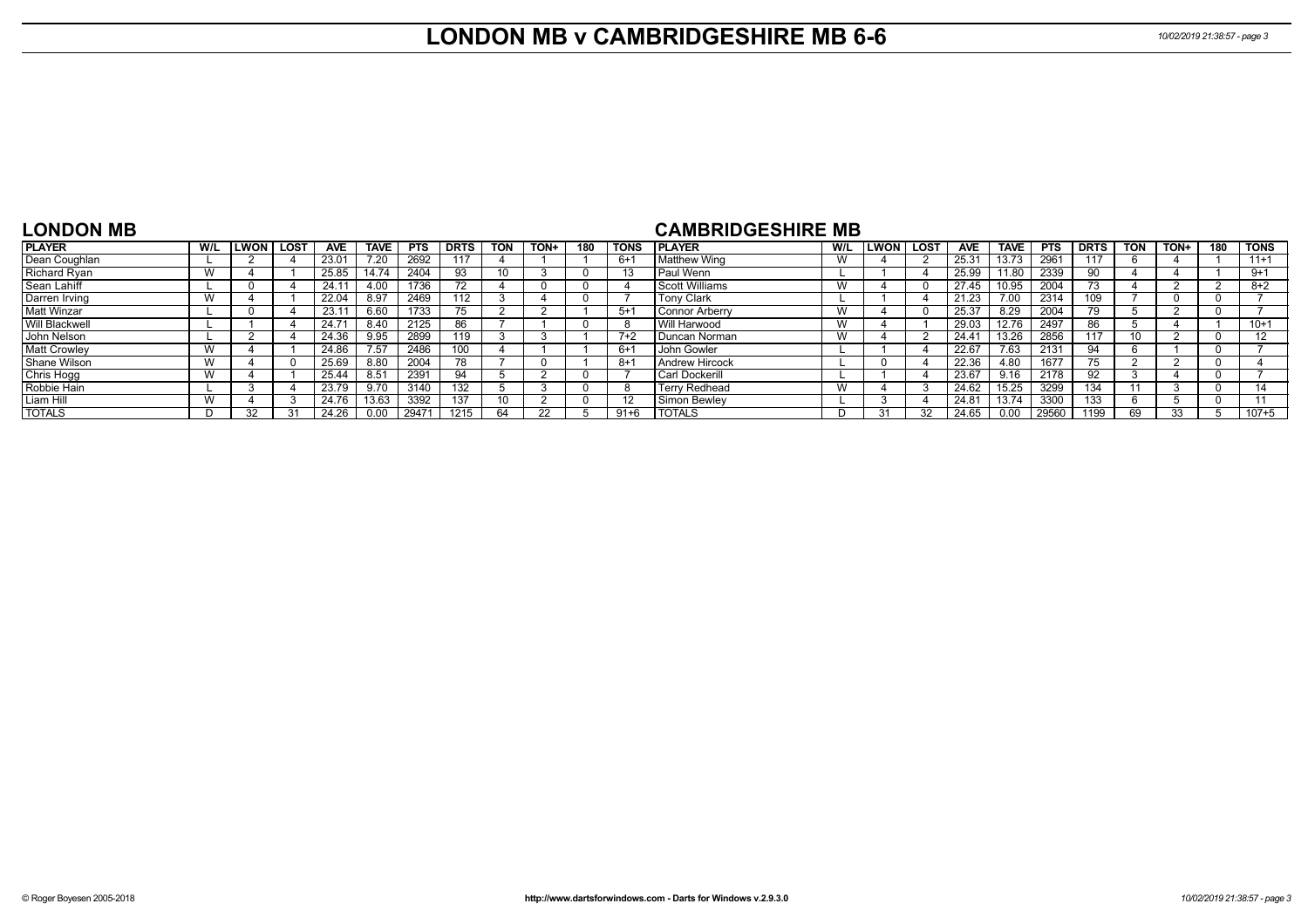## **LONDON WB v CAMBRIDGESHIRE WB 4-2** *10/02/2019 21:34:53 - page 1*

| <b>PLAYER</b><br><b>SET AVE</b>       | LEG <sub>3</sub>         | - 6     | - 12<br>-9                                          | 15      | 18                | 21               |                                |              |    | 24  27  30  33  36  39  42  45  48  51                   |               |    |    |    | 54 57 |    | 60 DU GS SL |                 |                      | <b>TNS</b> | <b>SET AVE</b> |             | PLAYER                          | LEG <sub>3</sub>     | - 6<br>9                                                      | 12             | 15 |                              |                  |              |                    |       |              | 18  21  24  27  30  33  36  39  42  45  48  51  54  57  60  DU GS  SL |              |    |    |    |               |         |                | <b>TNS</b> |
|---------------------------------------|--------------------------|---------|-----------------------------------------------------|---------|-------------------|------------------|--------------------------------|--------------|----|----------------------------------------------------------|---------------|----|----|----|-------|----|-------------|-----------------|----------------------|------------|----------------|-------------|---------------------------------|----------------------|---------------------------------------------------------------|----------------|----|------------------------------|------------------|--------------|--------------------|-------|--------------|-----------------------------------------------------------------------|--------------|----|----|----|---------------|---------|----------------|------------|
| 3.40                                  | 28                       | 83      | 85<br>60                                            |         | 53                | 52               |                                |              |    |                                                          |               |    |    |    |       |    |             | $\sqrt{21}$ 52  |                      |            |                |             | 2.00                            | 45                   | 24                                                            | 45             | 41 | 80<br>32                     |                  |              |                    |       |              |                                                                       |              |    |    |    | 21            |         | 193            |            |
| 18                                    | 2<br>39                  | 85      | $41 \mid 44$                                        |         |                   |                  | 59 45 31 37 20                 |              |    |                                                          |               |    |    |    |       |    |             | 28 20           |                      |            |                | 16          |                                 | $2 \mid 41$          | $-55$<br> 30                                                  | 100            | 60 | 41 60                        | 58               | 48           |                    |       |              |                                                                       |              |    |    |    | 27            |         | 8              |            |
| DEE<br>1<br>BELCHER                   | $3 \mid 60$              | 45      | $85 \mid 81$                                        | 40      |                   | 40               | 30<br>$\overline{\phantom{0}}$ | 6            | 14 |                                                          |               |    |    |    |       |    |             | 31 14           |                      |            |                |             | <b>FIONA</b><br>$\bullet$ COKER | 3                    | 42 41                                                         | 40             | 5  | $83 \mid 24$                 | 82               | $37 \mid 27$ | 15                 |       |              |                                                                       |              |    |    |    | 33            |         | 5              |            |
| 79                                    | $\overline{4}$           |         |                                                     |         |                   |                  |                                |              |    |                                                          |               |    |    |    |       |    |             |                 |                      |            |                |             |                                 | $\overline{4}$       |                                                               |                |    |                              |                  |              |                    |       |              |                                                                       |              |    |    |    |               |         |                |            |
|                                       | 5 <sup>5</sup>           |         |                                                     |         |                   |                  |                                |              |    |                                                          |               |    |    |    |       |    |             |                 |                      |            |                |             |                                 | 5                    |                                                               |                |    |                              |                  |              |                    |       |              |                                                                       |              |    |    |    |               |         |                |            |
| <b>SET AVE</b><br><b>PLAYER</b>       | $LEG$ 3                  |         | $\mathbf{q}$<br>12                                  | 15      | - 18              | $^{\circ}$ 21    |                                |              |    | 24 27 30 33 36 39 42 45 48 51 54 57 60 DUGS SL           |               |    |    |    |       |    |             |                 |                      | <b>TNS</b> | <b>SET AVE</b> |             | <b>PLAYER</b>                   | LEG 3                | 9                                                             | 12             |    |                              |                  |              |                    |       |              | 15 18 21 24 27 30 33 36 39 42 45 48 51 54 57 60 DUGS SL               |              |    |    |    |               |         |                | <b>TNS</b> |
| 1.15                                  | 26                       | 26      | $38 \mid 22$                                        | 66      | $22 \mid 22 \mid$ |                  |                                |              |    |                                                          |               |    |    |    |       |    | 24          |                 | 272                  |            |                | 22          | 7.20                            | 60                   |                                                               | 60<br>43 I     | 60 | $100$ 38 40                  |                  |              |                    |       |              |                                                                       |              |    |    |    |               | 22 40   |                |            |
| 15 <br>JANE                           | 2 <sup>1</sup><br>22     | 41 I    | 81 90 62 81 84                                      |         |                   |                  |                                |              |    |                                                          |               |    |    |    |       |    | 21          |                 | $\overline{140}$     |            |                |             | <b>JANE</b>                     | $2 \mid 60$          | 81 45 180                                                     |                |    | $100$ 19 14 2                |                  |              |                    |       |              |                                                                       |              |    |    |    |               | $22$ 2  | $2+1$          |            |
| 2 <sup>1</sup><br>BIGGS               | $\mathbf{3}$             | $15$ 41 | 43 60 26 62 26 28                                   |         |                   |                  |                                |              |    |                                                          |               |    |    |    |       |    | 24          |                 | 100                  |            | 2 <sub>1</sub> |             | <b>JUDGES</b>                   | 3                    | 41 60 100 40 60 40 20                                         |                |    |                              |                  |              |                    |       |              |                                                                       |              |    |    |    |               | 24 20   |                | 2          |
| '8ا                                   | $\overline{4}$           |         |                                                     |         |                   |                  |                                |              |    |                                                          |               |    |    |    |       |    |             |                 |                      |            |                | 10          |                                 |                      |                                                               |                |    |                              |                  |              |                    |       |              |                                                                       |              |    |    |    |               |         |                |            |
|                                       | 5 <sub>1</sub>           |         |                                                     |         |                   |                  |                                |              |    |                                                          |               |    |    |    |       |    |             |                 |                      |            |                |             |                                 | 5 <sup>5</sup>       |                                                               |                |    |                              |                  |              |                    |       |              |                                                                       |              |    |    |    |               |         |                |            |
| <b>SET AVE</b><br><b>PLAYER</b>       | LEG <sub>3</sub>         | - 6     | - 12<br>-9                                          | 15      | 18                | 21               |                                |              |    | 24 27 30 33 36 39 42 45 48 51 54 57                      |               |    |    |    |       |    | 60 DU GS SL |                 |                      | <b>TNS</b> | <b>SET AVE</b> |             | <b>PLAYER</b>                   | LEG 3                | -6<br>9                                                       | 12             |    |                              |                  |              |                    |       |              | 15 18 21 24 27 30 33 36 39 42 45 48 51 54 57 60 DUGS SL               |              |    |    |    |               |         |                | <b>TNS</b> |
| 2.25                                  | 22                       | 82      | 33   57                                             | 45      |                   | $59 \mid 38$     | 40                             |              |    |                                                          |               |    |    |    |       |    |             | 25 40           |                      |            |                |             | 1.00                            | 88                   | 52                                                            | 45             | 22 | 23<br>-26                    | $1\overline{45}$ | $15 \mid$    |                    |       |              |                                                                       |              |    |    |    | 27            |         | 168            |            |
| 15<br><b>LYNNE</b>                    | 2   85                   | 55      | 98   25   60   60   83   0                          |         |                   |                  | $\overline{0}$                 | 3            |    | $16$ 16                                                  |               |    |    |    |       |    |             | 34   16         |                      |            |                | 13          | <b>HANNAH</b>                   | 2 <sub>1</sub><br>85 | -37                                                           | $154$ 30       |    | $95$ 43 39 88                |                  | 4   0        | 18                 |       |              |                                                                       |              |    |    |    | 33            |         | 8              |            |
| 3<br>BIONDIN                          | $3 \mid 45$              | 13      | $52$ 60   26   26   100   60                        |         |                   |                  |                                | 44 27 16 0   |    |                                                          | 32            |    |    |    |       |    |             | 38 32           |                      |            | 31             |             | <b>RAMPLEY</b>                  | 36<br>3 I            | 26   45   45   100   92   28   87   10   26                   |                |    |                              |                  |              |                    | $4$ 0 | $\mathbf{0}$ |                                                                       |              |    |    |    | 39            |         | $\overline{2}$ |            |
| 49                                    | $\overline{4}$           |         |                                                     |         |                   |                  |                                |              |    |                                                          |               |    |    |    |       |    |             |                 |                      |            |                | 138         |                                 | 4                    |                                                               |                |    |                              |                  |              |                    |       |              |                                                                       |              |    |    |    |               |         |                |            |
|                                       | $5-1$                    |         |                                                     |         |                   |                  |                                |              |    |                                                          |               |    |    |    |       |    |             |                 |                      |            |                |             |                                 | 5                    |                                                               |                |    |                              |                  |              |                    |       |              |                                                                       |              |    |    |    |               |         |                |            |
| <b>PLAYER</b><br><b>SET AVE</b>       | LEG <sub>3</sub>         | - 6     | $9 \quad 12$                                        |         |                   |                  |                                |              |    | 15 18 21 24 27 30 33 36 39 42 45 48 51 54 57 60 DU GS SL |               |    |    |    |       |    |             |                 |                      | <b>TNS</b> | <b>SET AVE</b> |             | <b>PLAYER</b>                   | LEG 3                | - 6<br>9                                                      | 12             |    |                              |                  |              |                    |       |              | 15 18 21 24 27 30 33 36 39 42 45 48 51 54 57 60 DUGS SL               |              |    |    |    |               |         |                | <b>TNS</b> |
| 5.00                                  | 45                       |         | 60<br>45 I                                          |         | 45 55 40 21       |                  | $\overline{27}$                |              |    |                                                          |               |    |    |    |       |    | 27          |                 | 63 I                 |            |                |             | 6.15                            | 55                   | 45 41 81                                                      |                |    | 60 25 58 36                  |                  |              |                    |       |              |                                                                       |              |    |    |    |               | 25 36   |                |            |
| 18 <br><b>CARLY</b>                   | $2-1$<br>35              | 26      | $100$ 43                                            | 45      |                   |                  |                                |              |    |                                                          |               |    |    |    |       |    | 15          |                 | 252                  |            |                | 21          | SANDRA                          | 2                    |                                                               | 85 95 26       |    | 20                           |                  |              |                    |       |              |                                                                       |              |    |    |    |               | $16$ 20 | $\overline{2}$ |            |
| $\boldsymbol{4}$<br><b>I</b> TOWNSEND | $3 \mid 41$              | 36      | $70$ 18                                             | 100 100 |                   |                  | 40 78 18                       |              |    |                                                          |               |    |    |    |       |    |             | 27 18           |                      | 2          | 41             |             | <b>GREATBATCH</b>               | 3 I                  | 41   78   83   41   9   55   31                               |                |    |                              |                  |              |                    |       |              |                                                                       |              |    |    |    | 24            |         | 63             |            |
| <b>1051</b>                           | 24<br>4 I                | 100     | 41 30                                               | 85      | 59 91 61          |                  |                                |              |    |                                                          |               |    |    |    |       |    | 24          |                 | l 10 l               |            |                | 33          |                                 | $4 \mid 41$          | 59 41 140                                                     |                |    | 60 30 30                     | $142$ 58         |              |                    |       |              |                                                                       |              |    |    |    |               | 26 58   |                |            |
|                                       | 5                        |         |                                                     |         |                   |                  |                                |              |    |                                                          |               |    |    |    |       |    |             |                 |                      |            |                |             |                                 | 5 <sup>5</sup>       |                                                               |                |    |                              |                  |              |                    |       |              |                                                                       |              |    |    |    |               |         |                |            |
| <b>SET AVE</b><br><b>PLAYER</b>       | LEG <sub>3</sub>         | - 6     | 12<br>9                                             | 15      | 18                | 21               |                                |              |    | 24 27 30 33 36 39 42 45 48 51 54 57 60 DUGS SL           |               |    |    |    |       |    |             |                 |                      | <b>TNS</b> | <b>SET AVE</b> |             | <b>PLAYER</b>                   | LEG 3                | - 6<br>9                                                      | 12             | 15 | 18 21                        |                  | $24$ 27 30   |                    |       |              | 33 36 39 42 45 48 51 54 57 60 DUGS SL                                 |              |    |    |    |               |         |                | TNS        |
| 5.54<br> 19                           | 1   61                   | 26      | 60                                                  | 45      | -41               | 41   23          | -47                            |              |    |                                                          |               |    |    |    |       |    | 27          |                 | 76                   |            |                | 19          | 7.35                            | -41                  | 45                                                            | 60             | 59 | 60<br>60                     | 42               | 34   40      |                    |       |              |                                                                       |              |    |    |    |               | 29 40   |                |            |
| JOANNE                                | 2   41                   | 25      | 60<br>60                                            | 60      |                   | $7\overline{22}$ |                                | $0 \mid 16$  |    |                                                          |               |    |    |    |       |    | 29          | 16              |                      |            |                |             | $\overline{\phantom{a}}$ CASEY  | 2 <sup>1</sup><br>26 |                                                               | 60<br>43       |    | 36   68   28                 |                  | $\mathbf{0}$ |                    |       |              |                                                                       |              |    |    |    | 27            |         | 40             |            |
| 5 <sup>1</sup><br>DEAMER              | 3   60                   | 41      | DI 41                                               | 80      |                   |                  |                                |              |    |                                                          |               |    |    |    |       |    | 18          |                 | $\overline{142}$   2 |            | 5 <sup>1</sup> |             | HILL                            | $3 \mid 60$          | 80 I                                                          | $9 - 81$       |    | $60$   20                    |                  |              |                    |       |              |                                                                       |              |    |    |    |               | $19$ 20 | $\overline{2}$ |            |
| 25                                    | 4 60                     | 28      | 60<br>l 45                                          | 85      | 81                | 43 43            | 56                             |              |    |                                                          |               |    |    |    |       |    |             | 26 56           |                      |            |                | 108         |                                 | $4 \mid 60$          | $42$   $45$                                                   | 20             | 22 | 66                           | $135$ 43         |              |                    |       |              |                                                                       |              |    |    |    | 24            |         | 68             |            |
|                                       | 5 <sub>1</sub>           | 64      | 60                                                  | 81      |                   |                  | 36                             |              |    |                                                          |               |    |    |    |       |    |             | 24 36           |                      |            |                |             |                                 | $5 \mid 41$          |                                                               | 60             | 60 |                              | 30               |              |                    |       |              |                                                                       |              |    |    |    | 24            |         | $50$   2       |            |
| <b>SET AVE</b><br><b>PLAYER</b>       | LEG <sup>3</sup>         |         | 12<br>۰Q                                            | 15      | 18                | 21               | 24<br>27                       | $30^{\circ}$ | 33 | ີ 36                                                     | $39 \quad 42$ | 45 | 48 | 51 | 54    | 57 | 60 DU GS SL |                 |                      | <b>TNS</b> | <b>SET AVE</b> |             | <b>PLAYER</b>                   | LEG <sub>3</sub>     | ۰Q                                                            |                | 15 | 21                           | 24               | 27           | 33<br>$30^{\circ}$ | ີ 36  |              | 39 42 45                                                              | $48^{\circ}$ | 51 | 54 | 57 | $60$ DU GS SL |         |                | <b>TNS</b> |
| 3.00<br> 15                           |                          |         | .30 <sup>o</sup><br>60                              | 41      | 45                | 43 51            |                                | -60          |    |                                                          |               |    |    |    |       |    |             | 30 60           |                      |            |                | 13          | 0.00                            | 41                   |                                                               | 98             | 25 | 42                           | 60               | 45           |                    |       |              |                                                                       |              |    |    |    | 27            |         | 50             |            |
| <b>NIKKI</b>                          | <sup>2</sup>             | 60      | $45 \mid 52$                                        | 60      |                   | 52 16            | $\overline{0}$                 | $ 16\rangle$ |    |                                                          |               |    |    |    |       |    |             | $\boxed{29}$ 16 |                      |            |                |             | <b>JESSICA</b>                  | 28<br>2 <sup>1</sup> | $62$   22                                                     | 3 <sup>1</sup> |    | $5$   41   41   43   80   41 |                  |              |                    |       |              |                                                                       |              |    |    |    | 30            |         | 135            |            |
| 6<br>PATTEN                           | $3 \mid 83 \mid 41 \mid$ |         | 60   41   45   85   58   16   0   32   20   10   10 |         |                   |                  |                                |              |    |                                                          |               |    |    |    |       |    |             | 38 10           |                      |            | 6              |             | CASSIDY                         |                      | $3   45   41   41   41   60   62   22   9   81   41   38   0$ |                |    |                              |                  |              |                    |       |              |                                                                       |              |    |    |    | 36            |         | 20             |            |
| 49                                    | $\overline{4}$           |         |                                                     |         |                   |                  |                                |              |    |                                                          |               |    |    |    |       |    |             |                 |                      |            |                | <b>1961</b> |                                 | $\overline{4}$       |                                                               |                |    |                              |                  |              |                    |       |              |                                                                       |              |    |    |    |               |         |                |            |
| II 3-0                                | 5                        |         |                                                     |         |                   |                  |                                |              |    |                                                          |               |    |    |    |       |    |             |                 |                      |            |                |             | 0-3                             | 5 <sup>5</sup>       |                                                               |                |    |                              |                  |              |                    |       |              |                                                                       |              |    |    |    |               |         |                |            |

 $2 \sqrt{3}$ **X** 5 **X** 6 **X** W



**RUNNING SCORE**  $\overline{X}$